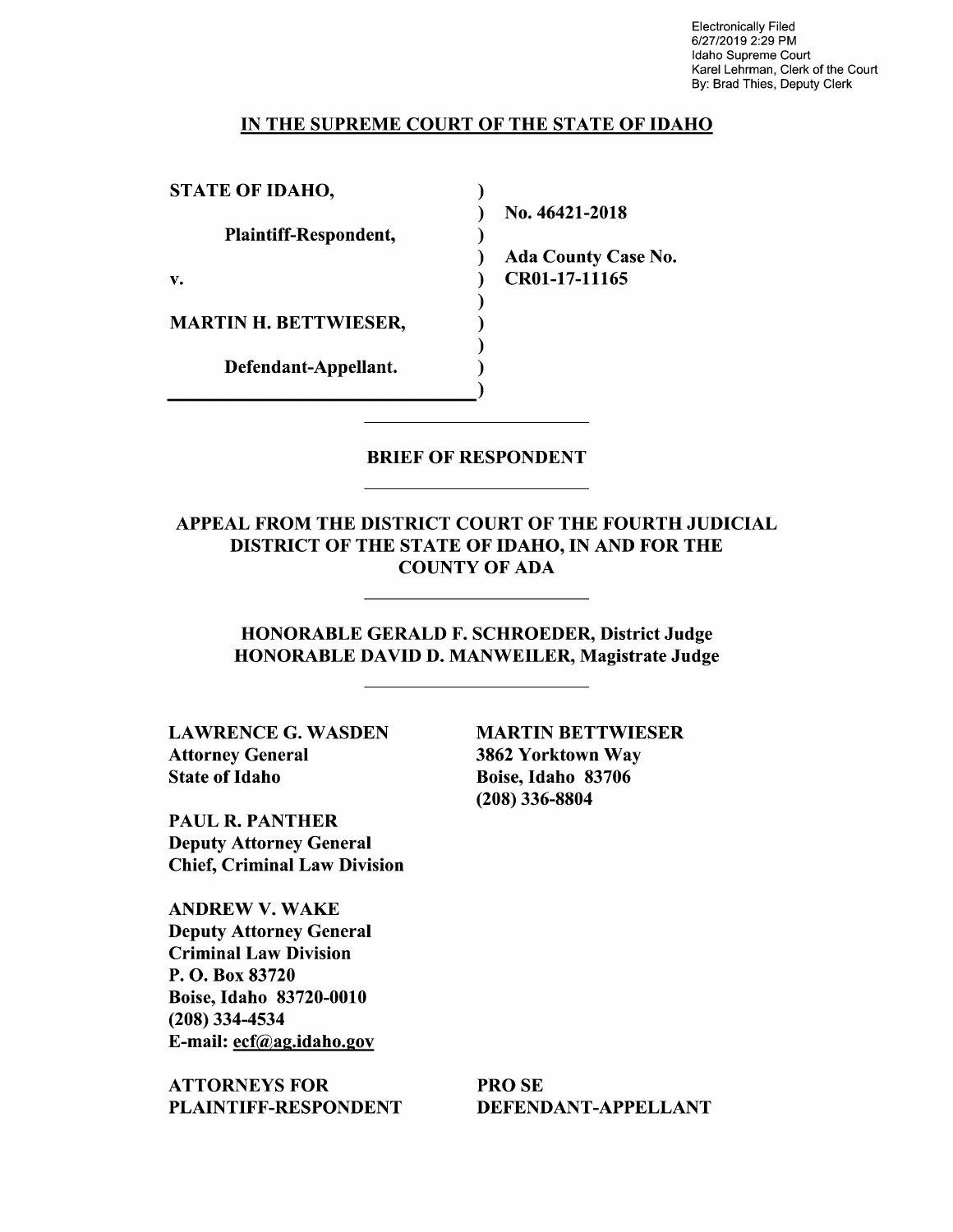# **TABLE OF CONTENTS**

| $I_{\cdot}$ |           | Bettwieser's Appeal Is Untimely And This Court Should Dismiss                                                            |  |  |  |  |
|-------------|-----------|--------------------------------------------------------------------------------------------------------------------------|--|--|--|--|
| II.         |           | Bettwieser Cannot Established That The District Court Committed                                                          |  |  |  |  |
|             | A.        |                                                                                                                          |  |  |  |  |
|             | <b>B.</b> |                                                                                                                          |  |  |  |  |
|             | $C$ .     | This Court Should Decline To Address Arguments<br><b>Unsupported By Relevant Authority And Citations</b>                 |  |  |  |  |
|             | D.        | The District Court Properly Determined That Bettwieser Failed                                                            |  |  |  |  |
|             |           | The District Court Correctly Determined That The Denial<br>1.<br>Of Bettwieser's Motion For Sanctions Did Not Constitute |  |  |  |  |
|             |           | The District Court Did Not Err By Failing to Ensure That<br>2.<br>An Exhibit Was Included In The Record For Bettwieser's |  |  |  |  |
|             |           | The District Court Correctly Determined That Bettwieser<br>3.<br>Failed To Establish Error In the Manner In Which The    |  |  |  |  |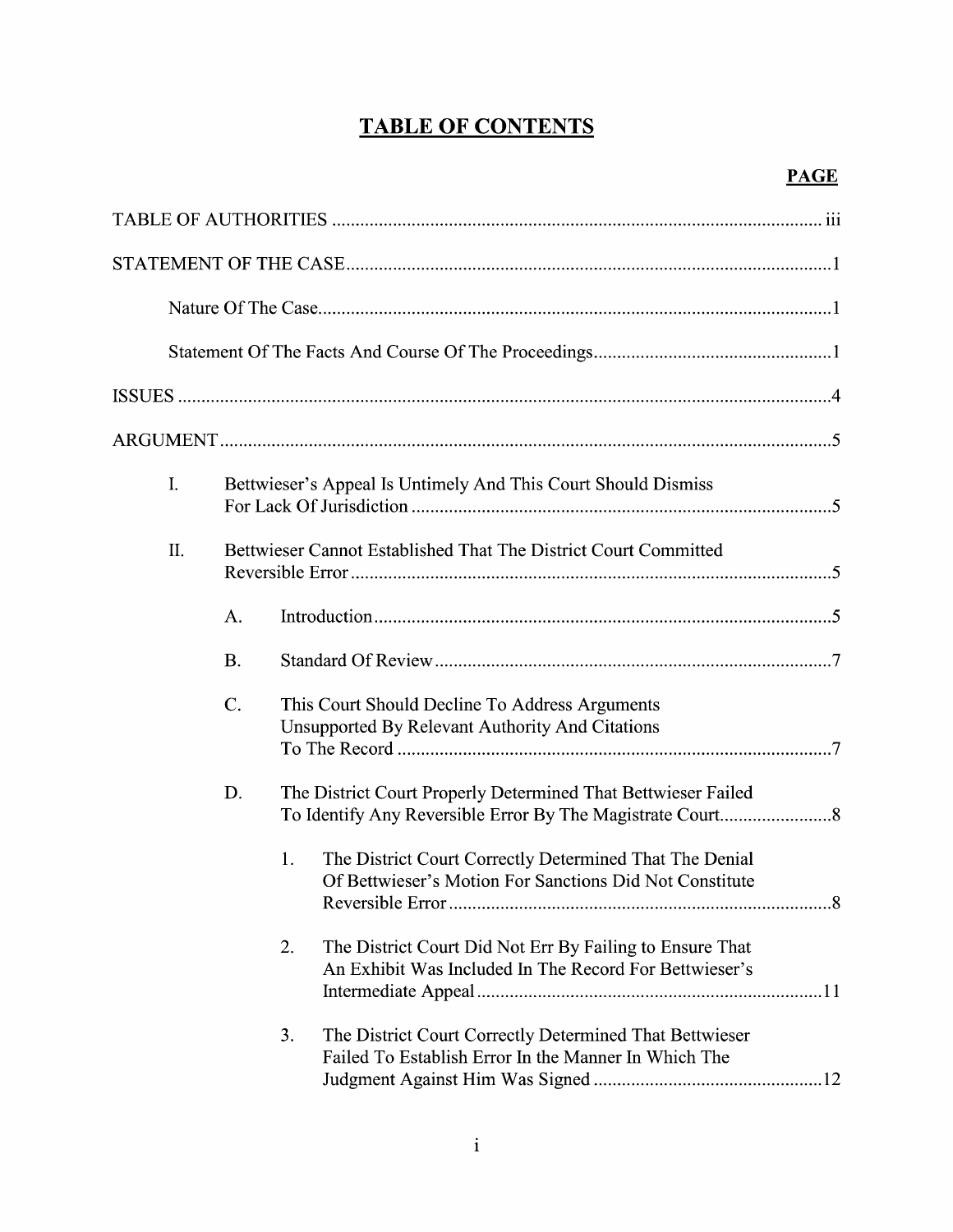|    | 4.<br>The District Court Did Not Err In Holding That The   |  |
|----|------------------------------------------------------------|--|
|    | Officer's Purported Reason For Issuing Bettwieser A        |  |
|    |                                                            |  |
|    | 5.<br>The District Court Did Not Err In Holding That, Even |  |
|    | If Bettwieser Had Established Error, Reversal Would        |  |
|    | Not Be Warranted Because Bettwieser Failed To              |  |
|    |                                                            |  |
| Е. | The District Court Did Not Improperly Limit Bettwieser's   |  |
|    |                                                            |  |
| F. | Any Objections To The Record On Appeal Were Waived         |  |
|    | And Would Not Provide Grounds For Reversal Even If         |  |
|    |                                                            |  |
| G. |                                                            |  |
|    |                                                            |  |
|    |                                                            |  |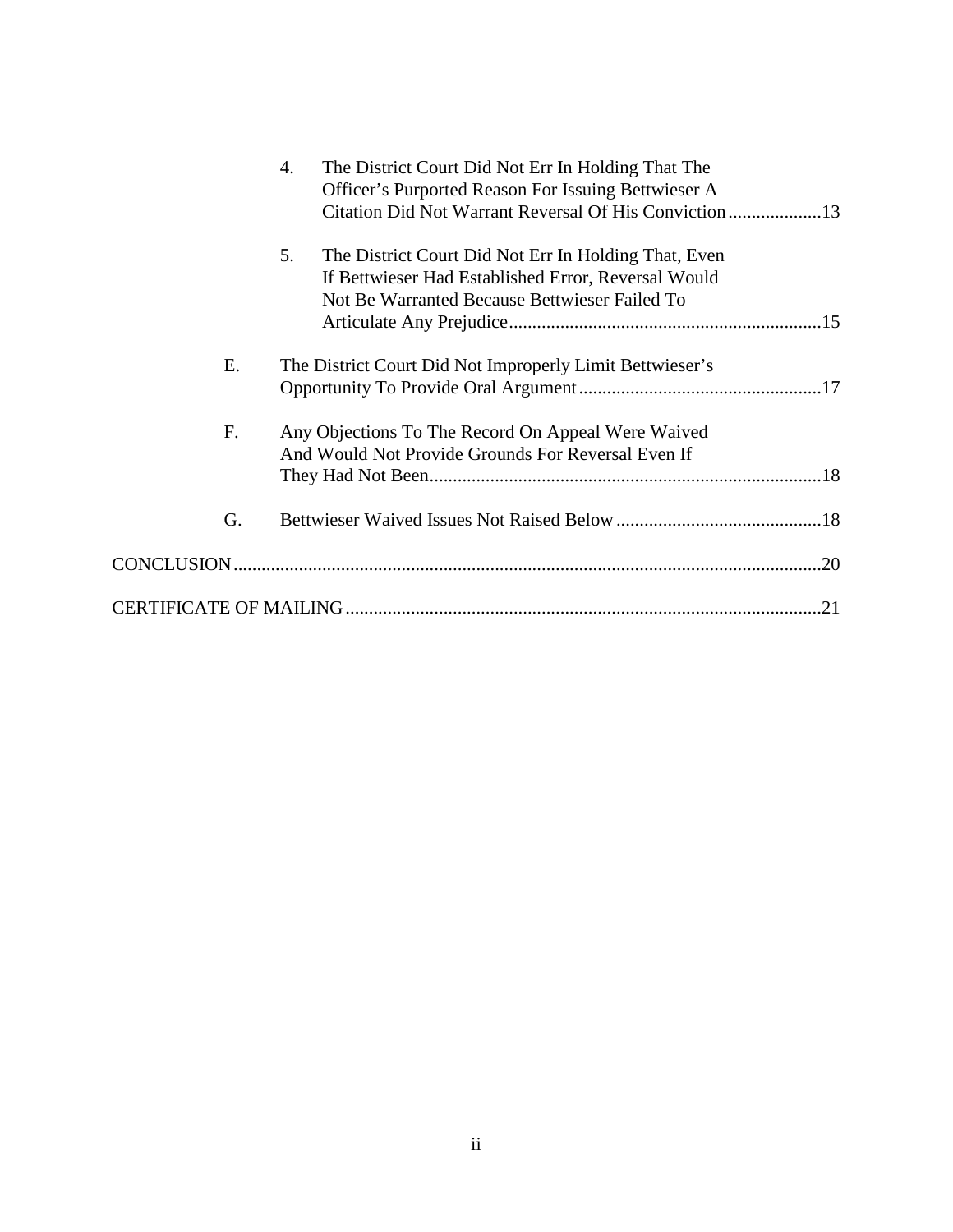# TABLE OF AUTHORITIES

| <b>CASES</b>    | <b>PAGE</b> |
|-----------------|-------------|
|                 |             |
|                 |             |
|                 |             |
|                 |             |
|                 |             |
|                 |             |
|                 |             |
|                 |             |
|                 |             |
|                 |             |
|                 |             |
|                 |             |
|                 |             |
|                 |             |
|                 |             |
|                 |             |
|                 |             |
|                 |             |
| <b>STATUTES</b> |             |
|                 |             |
| <b>RULES</b>    |             |
|                 |             |
|                 |             |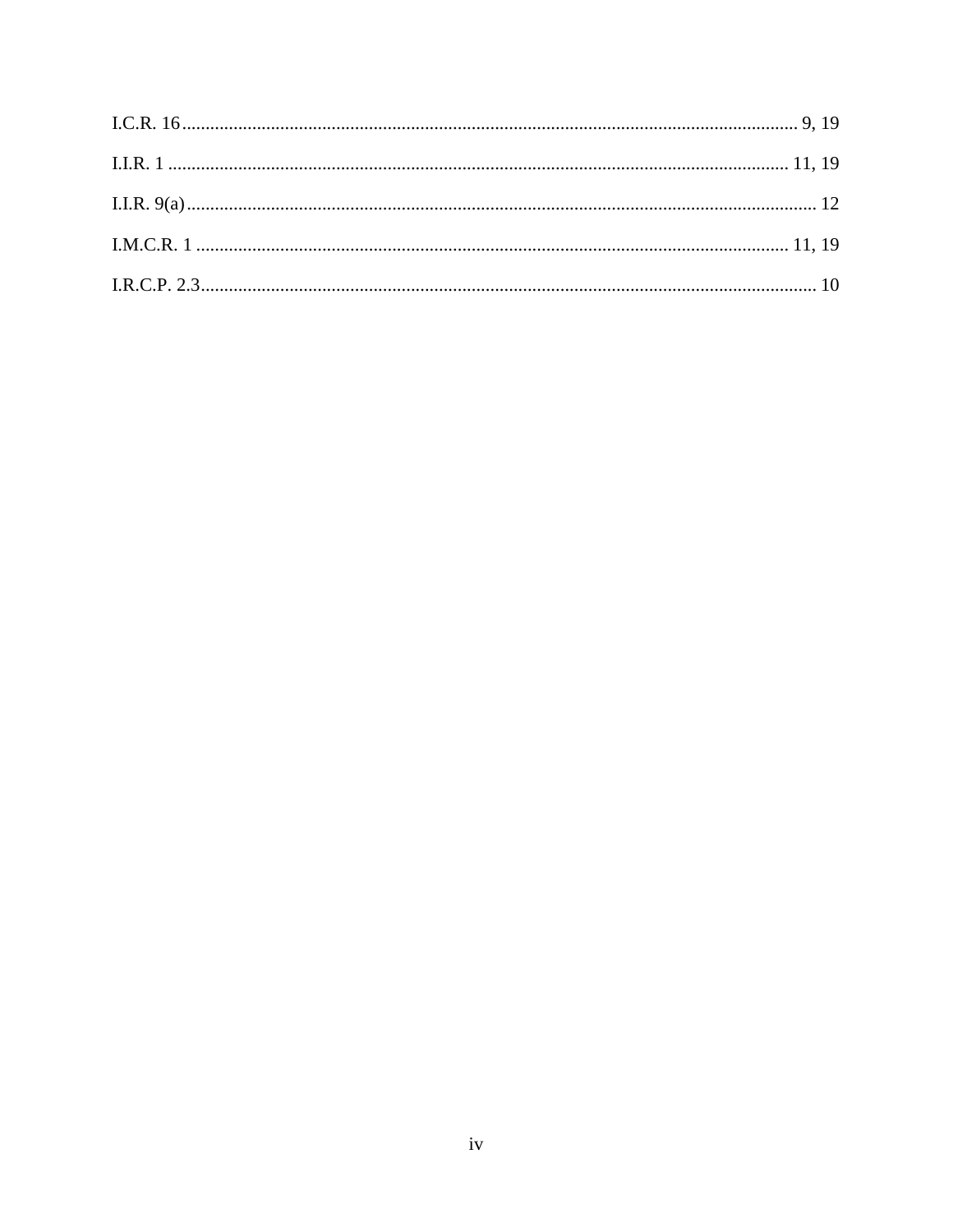#### STATEMENT OF THE CASE

#### Nature Of The Case

Martin Bettwieser appeals from the district court's order, on intermediate appeal, affirming his judgment of conviction for Following Too Closely in Violation 0f Idaho Code section 49-638.

#### Statement Of The Facts And Course Of The Proceedings

Martin H. Bettwieser was driving a postal truck in stop-and-go traffic when he rear-ended the vehicle in front of him. (Trial Tr., p. 4, L.  $18 - p$ , 5, L. 21.) An officer who arrived at the scene a short time later issued Bettwieser a citation for Following Too Closely in violation of Idaho Code section 49-638. (Trial Tr., p. 10, L.  $8 - p$ . 14, L. 2; R., p. 7.) Bettwieser denied the violation.  $(R_1, p. 10)$ . A trial was set in magistrate court for September 21, 2017.  $(R_1, p. 15)$ .

On June 19, Bettwieser served a Request for Discovery, including interrogatories. (Appellant's brief, p. 1; R., pp. 16-20 (stamped as received by the City 0f Boise, Legal Department on June 19).) The requests were not filed with the court until July 12. (R., pp. 3) (ROA reflecting that Requests for Discovery were filed on July 12), 16-20 (Requests stamped as filed July 12).) The City of Boise ("the City") filed a Response in Opposition to Request for Discovery on June 28, and then a Response to Request for Discovery, as well as its own requests, on June 30.  $(R., p. 2.<sup>1</sup>)$ 

On July 18, Bettwieser filed a Motion for Sanctions (R., pp. 28-29), Memorandum in Support of Motion to Dismiss (R., pp. 21-24), and affidavit in support (R., pp. 25-26). He argued

 $1$  These filings are in the record only as attachments to a much later motion made by Bettwieser to correct or augment the record in his intermediate appeal to the district court. (R., pp. 59-69.) If the district court ruled 0n this motion, it is not reflected in the record.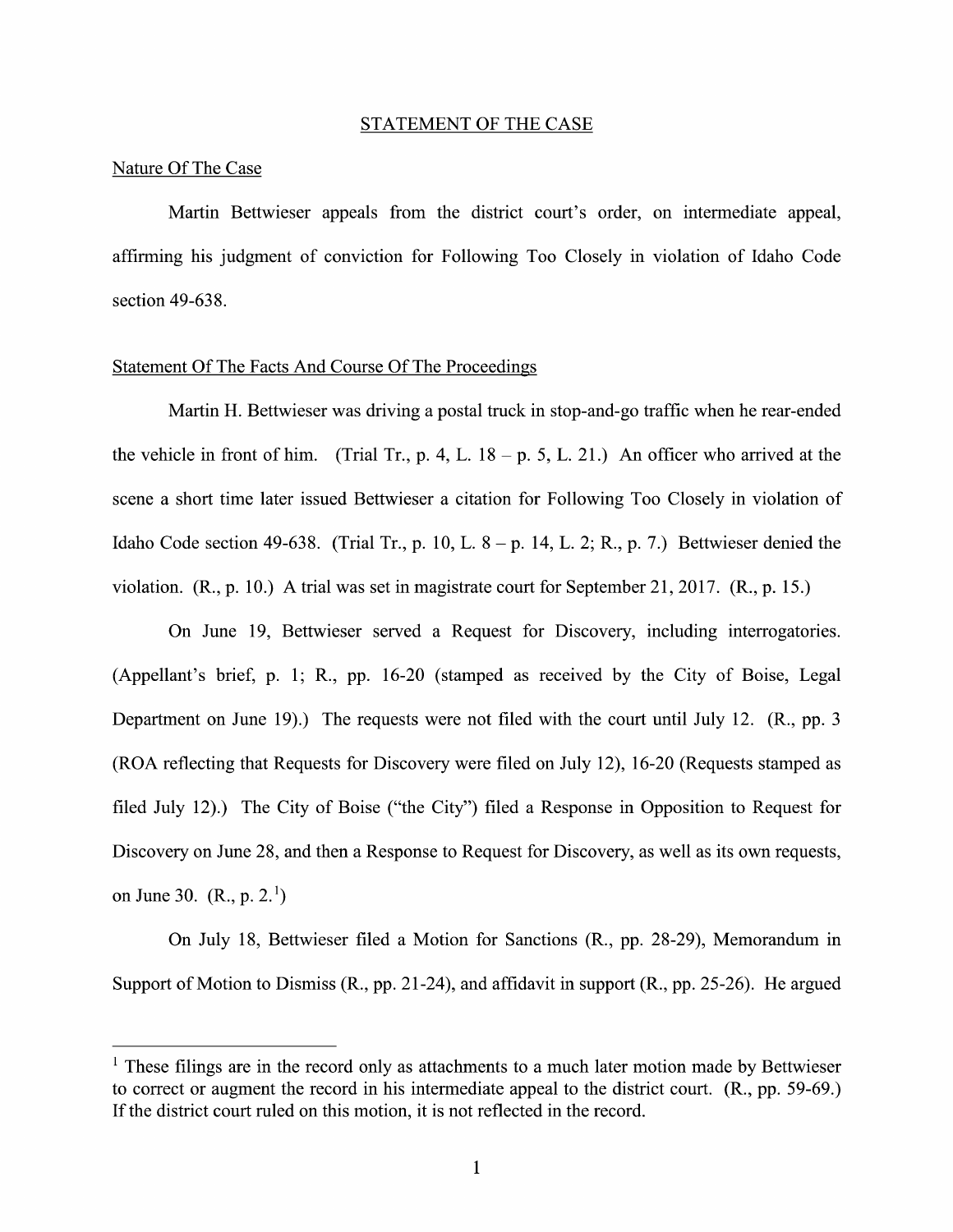that the magistrate court should dismiss the charge against him because he had not received the City's responses to his discovery request, though he acknowledged that he received its objection to those requests.  $(R., pp. 21-22.)$  He complained that, when he told the prosecutor at a status conference on July 12 that he had not received responses to his discovery requests, the prosecutor did not have copies of the responses with him and told him that they would be re-served, but he<br>had not received them six days later when he filed his motion for sanctions. (R., pp. 22, 25.) With respect to the City's objection to his requests, Bettwieser argued that his interrogatories were proper because traffic infractions are "quasi criminal, they are also sui generis, therefore both civil and criminal rules are utilized." (R., p. 23.)

The magistrate court denied Bettwieser's motion for sanctions on July 19. (R., pp. 28- 29.) The City then re-served its responses to Bettwieser's discovery requests on July 21. (Appellant's brief, pp. 1-2; R., pp. 62-65 (responses reflecting service 0n July 21).)

After a court trial held September 21 (R., pp. 3-4; see generally, Trial Tr.), Bettwieser was convicted and ordered to pay a ninety-dollar fine (R., p. 35; Trial Tr., p. 32, Ls. 13-20).

Bettwieser timely filed an intermediate appeal to district court. (R., pp. 36-37.) He stated two issues on appeal:

- A. D0 the errors of the Prosecution and the Court amount to constitutional violations for reversal?
- B. Is there just cause to solely issue traffic citations on the basis to make Insurance Companies Happy?

 $(R., p. 75$  (verbatim).) With respect to the first issue, he identified six alleged errors and his argument consisted, in its entirety, of the following:

Error 1, In the pre-trial proceedings the record shows that Boise City did not timely serve Bettwieser a response to his discovery request and there by forfeiting objections with sanctions allowed. *ICR.*  $16(f)$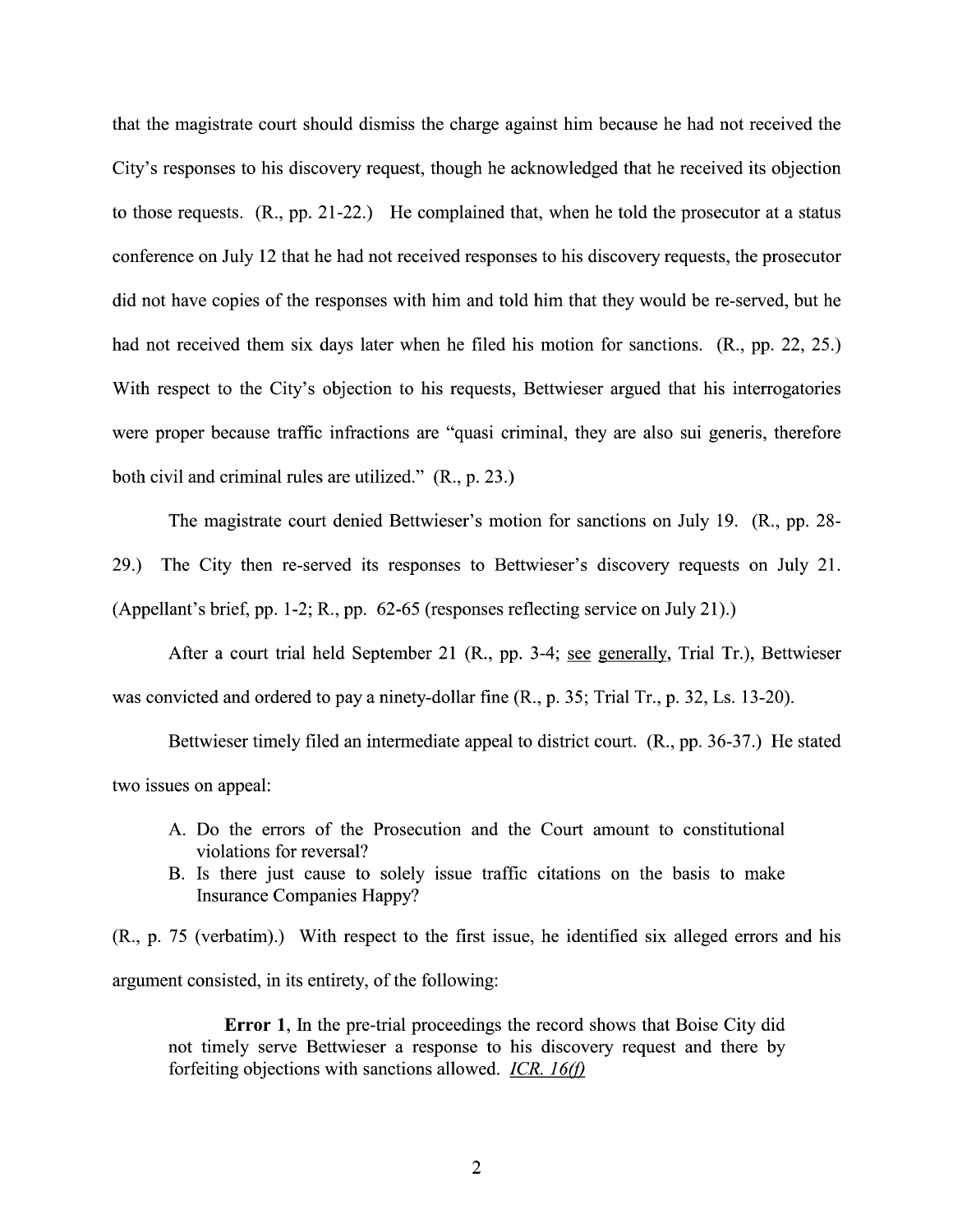Error 2, The court did not properly dispose of the Motion for Sanctions and did not issue a proper order to the motion. It sent a copy of the Motion for Sanctions to the parties, allegedly wanting it to be interpreted as a legitimate ruling of the court. The paper is not a separate document a Sanctions to the parties, allegedly wanting it to be interpreted as a legitimate the requirements of I.R.C.P. 2, has no filing stamp of the clerk, I.R.C.P. 2.3 The Idaho Supreme Court held in State v. Ciccone. I50 Idaho 305, 246 P. 3d 958  $(2010)$ : " The placing of filing stamp on the judgment constitutes the entry of the judgment; and the judgement is not effective before such entry. *I.R.C.P 58(a).* Thus, in order to be effective, judgment is not effective, a judgement must be stamped by the clerk of the court." Ciccone, 150 Idaho at 306-07, 246 P.3d at 959-60

**Error 3,** That documents signature is not a valid signature as compared to the Judge Manweilers signature 0n the Judgment. The signature on the Motion appears to be presented as his initials but on closer observation the initials differ in form as to his real signature on the Judgment. The D's or M do not resemble the Judgment signature letters at all and can be presumed were subscribe by someone other than Judge Manweiler.

Error 4, The alleged order appears to want to instill that it was validly served when no information is given that it was, there is nothing in the record of actions that states it was. I.R.C.P. 2.3(b), it is not listed with a certificate of service nor how it was served.

Error 5, And the most disturbing is that Judge Manweiler signed the Judgment against Bettwieser before the trial even began, that there was a preconceived outcome before trial even began, and could also conclude that the courts outcome for Bettwieser's Motion for Sanctions was preconceived, absent an opposition from the motion before the ruling. This error alone would constitute an unfair trial the constitutional violations against Bettwieser.

Error 6, The court did not retain an exhibit offered at trial for review by the appellate court contrary to  $I.C.R. 54(l)$  and is now tainted.

(R., pp. 75-76 (verbatim).)

With respect to the second issue, Bettwieser argued that the citation was wrongfully

issued only to "make the Insurance Companies happy." (R., pp. 77-78.)

The district court affirmed. (R., pp. 90-96.) Forty-three days later, Bettwieser filed a notice 0f appeal. (R., pp. 97-99.)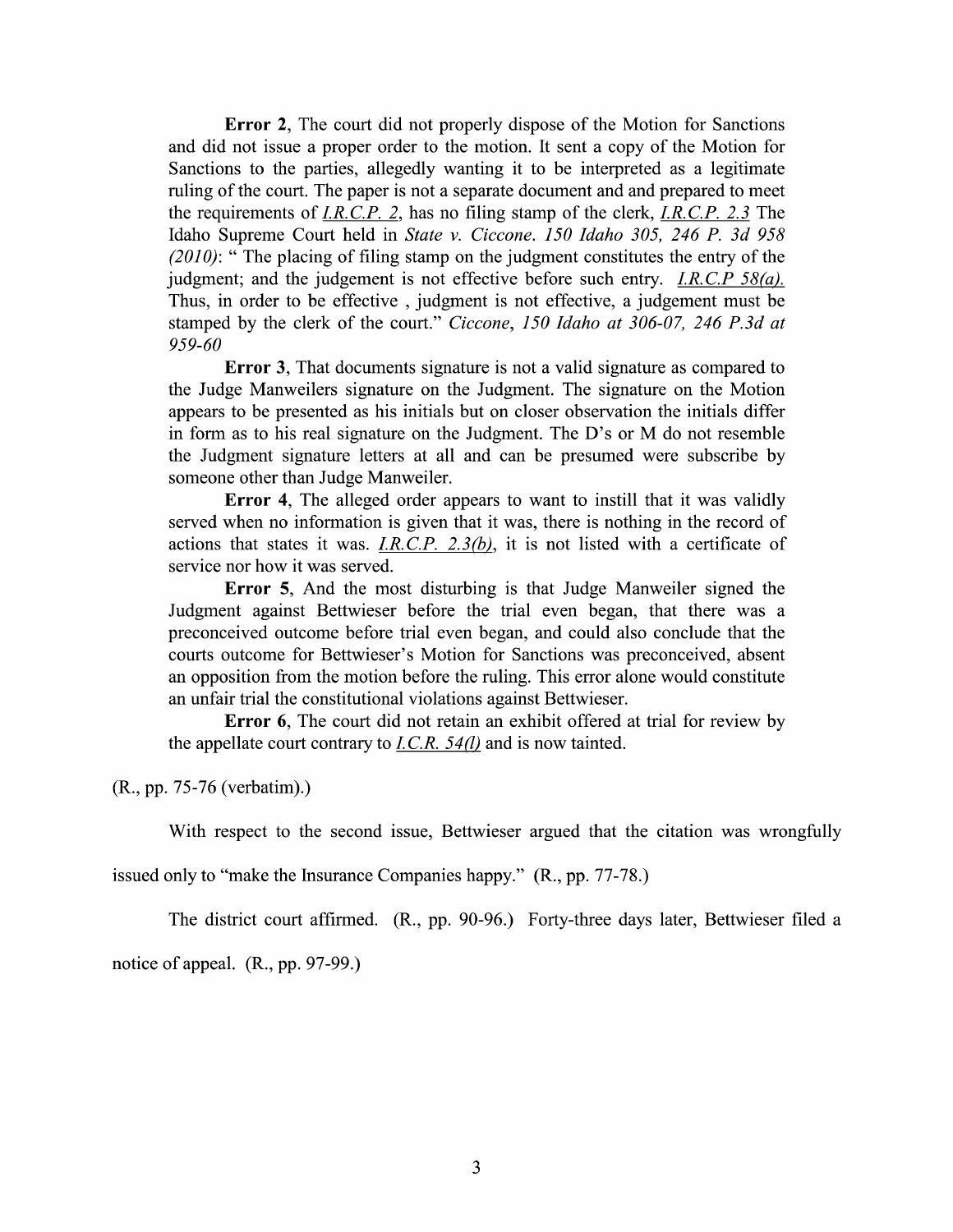## **ISSUES**

Bettwieser states the issues on appeal as:

## ISSUES ON APPEAL - From District Court to Supreme Court

- A. Do the errors of the Prosecution and the Court amount to constitutional violations for reversal? (R. 71-81) (R.83-88) (Aug. p.1-10)
- B. Is there just cause to solely issue traffic citations on the basis to make Insurance Companies Happy ? (R. 71-81) (R.83-88) (Aug. p.1-10)

## **ISSUES ON APPEAL - To SUPREME COURT**

- C. Does the record and briefing in the District Court acting as an intermediate appeal constitute sufficient error by the court to sustain reversal under bias and prejudice and the cumulative error doctrine and constitutional violations, contrary to District Court Opinion.
- D. Can the Civil Rules of Procedure be applied to Infraction cases?

(Appellant's brief, p.3 (verbatim).)

The state rephrases the issues as:

- 1. Should Bettwieser's appeal be dismissed as untimely?
- 2. Has Bettwieser failed to establish that the district court committed reversible error?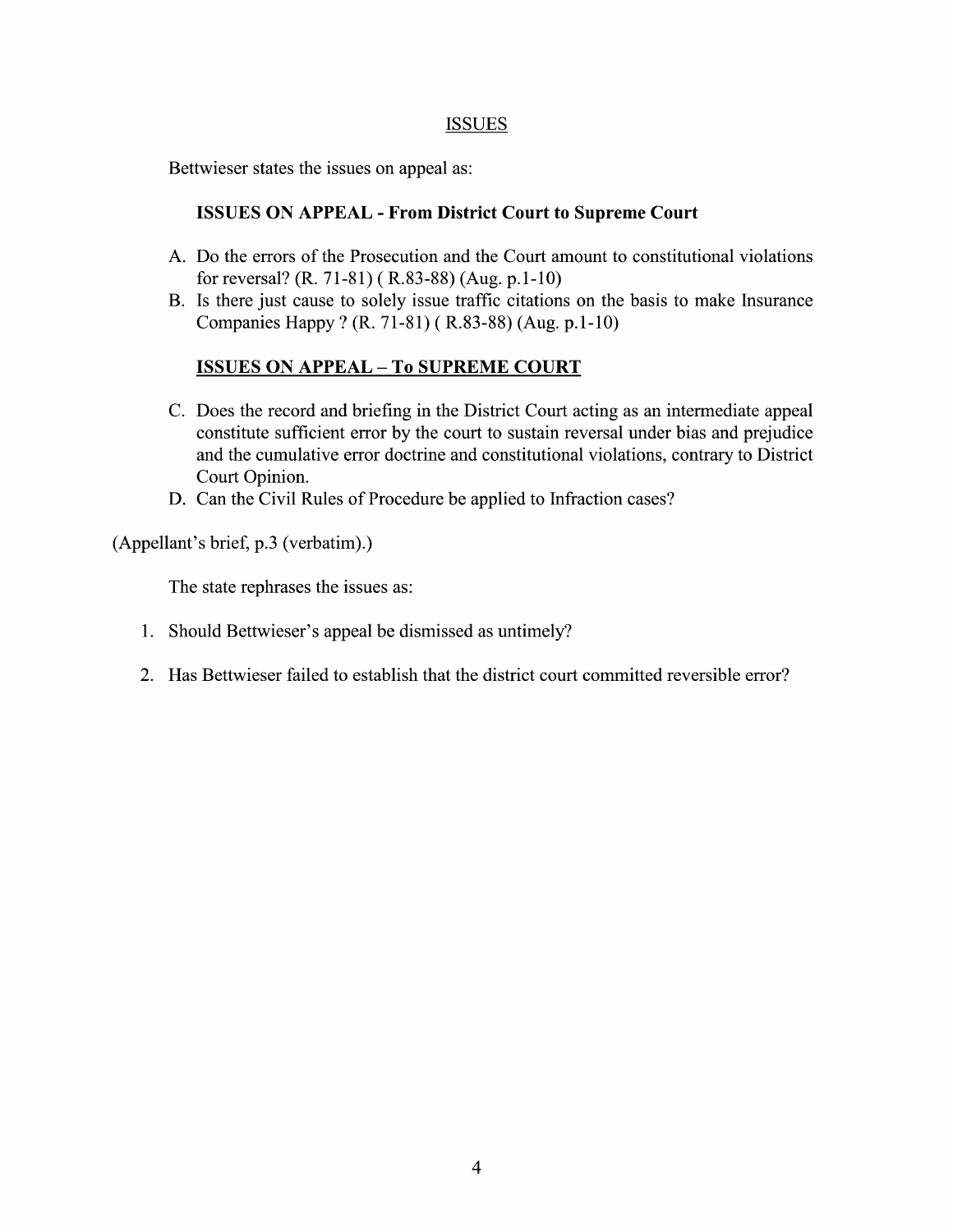#### ARGUMENT

I.

# Bettwieser's Appeal Is Untimely And This Court Should Dismiss For Lack Of Jurisdiction

Idaho Appellate Rule 14 provides that an appeal "as a matter of right from the district court may be made only by physically filing a notice of appeal with the clerk of the district court within 42 days from the date evidenced by the filing stamp of the clerk of the court on any judgment or order of the district court appealable as matter of right in any civil or criminal action." "The requirement of perfecting an appeal within the forty-two day time period is jurisdictional. Appeals taken after expiration of the filing period must be dismissed." State v. James, 112 Idaho 239, 241, 731 P.2d 234, 236 (Ct. App. 1986).

The district court's opinion affirming the magistrate court was filed August 27, 2018, and was mailed to Bettwieser the same day. (R., pp. 90, 96.) Bettwieser's Notice of Appeal was filed October 9, forty-three days later. (R., pp. 6 (ROA reflecting that Notice of Appeal was filed 0n October 9, 2018), 97 (Notice of Appeal with filing stamp).) While the Notice of Appeal is dated October 8, and would have been timely if filed on that date, the rule explicitly provides that an appeal is perfected "only by physically filing" the notice of appeal within forty-two days. I.A.R.  $14(a)$ . Bettwieser's appeal is untimely, the failure to timely file a notice of appeal is jurisdictional, and this Court should therefore dismiss the appeal.

## II. Bettwieser Cannot Established That The District Court Committed Reversible Error

### A. Introduction

Bettwieser repeats a number of the claims that the district court properly rejected below: that the magistrate court erred procedurally in the manner in Which itdenied his motion for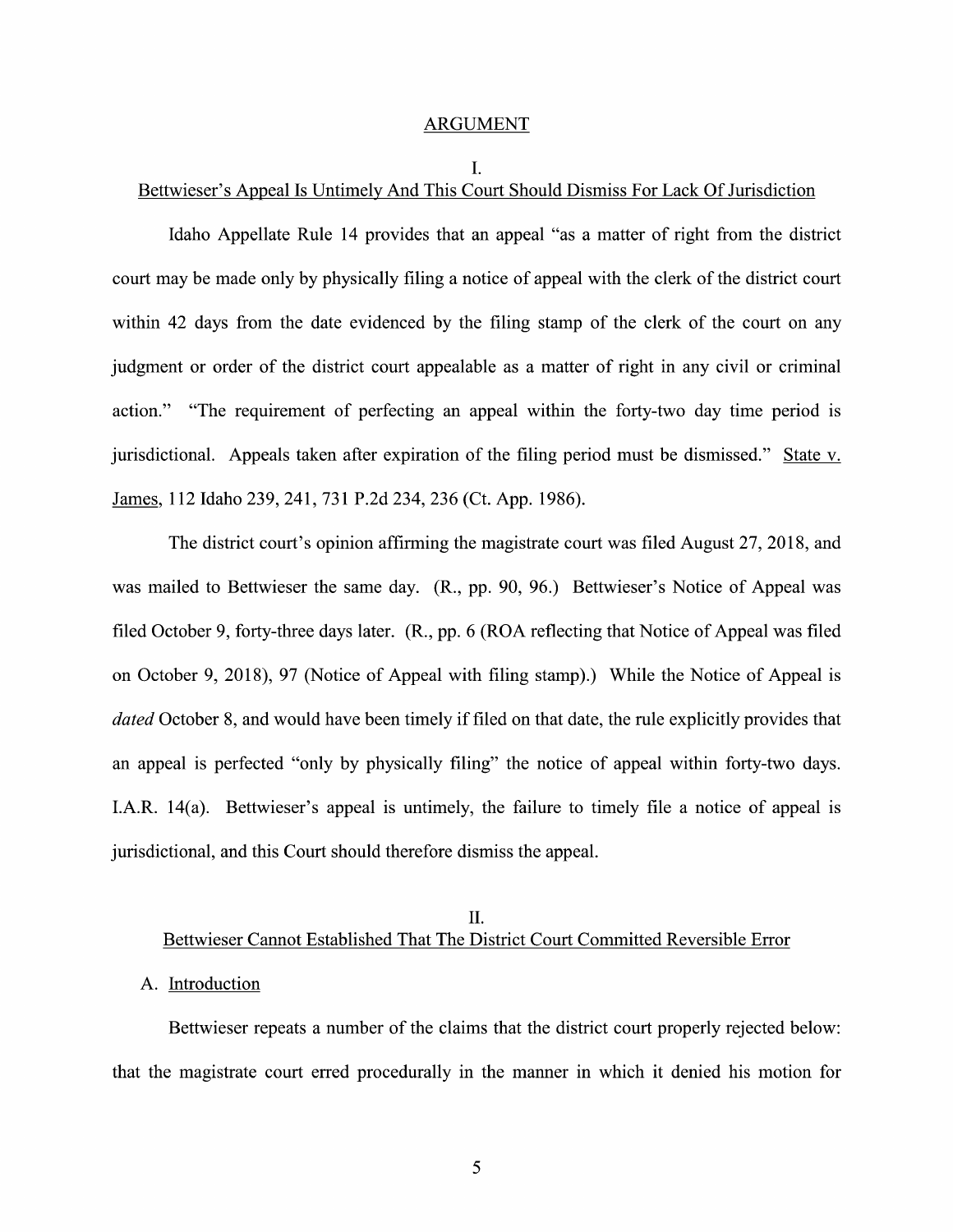sanctions (Appellant's brief, pp. 5-6); that it erred by failing to ensure an exhibit was part of the record on appeal (Appellant's brief, pp. 4-5); that it erred by signing the judgment before trial (Appellant's brief, p. 5); and that it erred in entering a conviction when the officer who issued the traffic citation allegedly did so only to "make Insurance Companies happy" (Appellant's brief, pp. 6-7). In addition to these arguments, Bettwieser argues that the district court misallocated the burden with respect to the harmless error analysis. (Appellant's brief, pp. 4, 6, 7.) He is mistaken. The district court not only correctly concluded that Bettwieser failed to establish any error on the part of the magistrate court, but that reversal would have been inappropriate even if he had because he did not establish (or, even argue) that he any errors were likely prejudicial.

Bettwieser also argues that the district court erred in the manner in which it resolved his intermediate appeal: that it improperly limited his ability to provide oral argument and that it did not "properly settle the clerk's record on appeal." (Appellant's brief, p. 6.) Again, Bettwieser is mistaken. The record shows that the district court provided him the opportunity to argue his appeal below, he waived any objection to the appellate record by failing to object to it within the period provided by the Idaho Appellate Rules, and he cites no authority to suggest that these alleged errors entitle him to some relief related to his conviction.

Finally, Bettwieser makes several arguments alleging error before the magistrate court that were not raised on intermediate appeal and so are not before this Court. First, he argues that the Idaho Rules of Civil Procedure apply to the prosecution of infractions, and so his interrogatories directed to the state were proper. (Appellant's brief, p. 8.) Second, he argues that the judgment entered by the magistrate court does not state the fine or penalty to be imposed, does not state that he was advised of his constitutional rights, and was not served. (Appellant's brief, p. 5.) Both because these issues were not raised to the district court, and because they are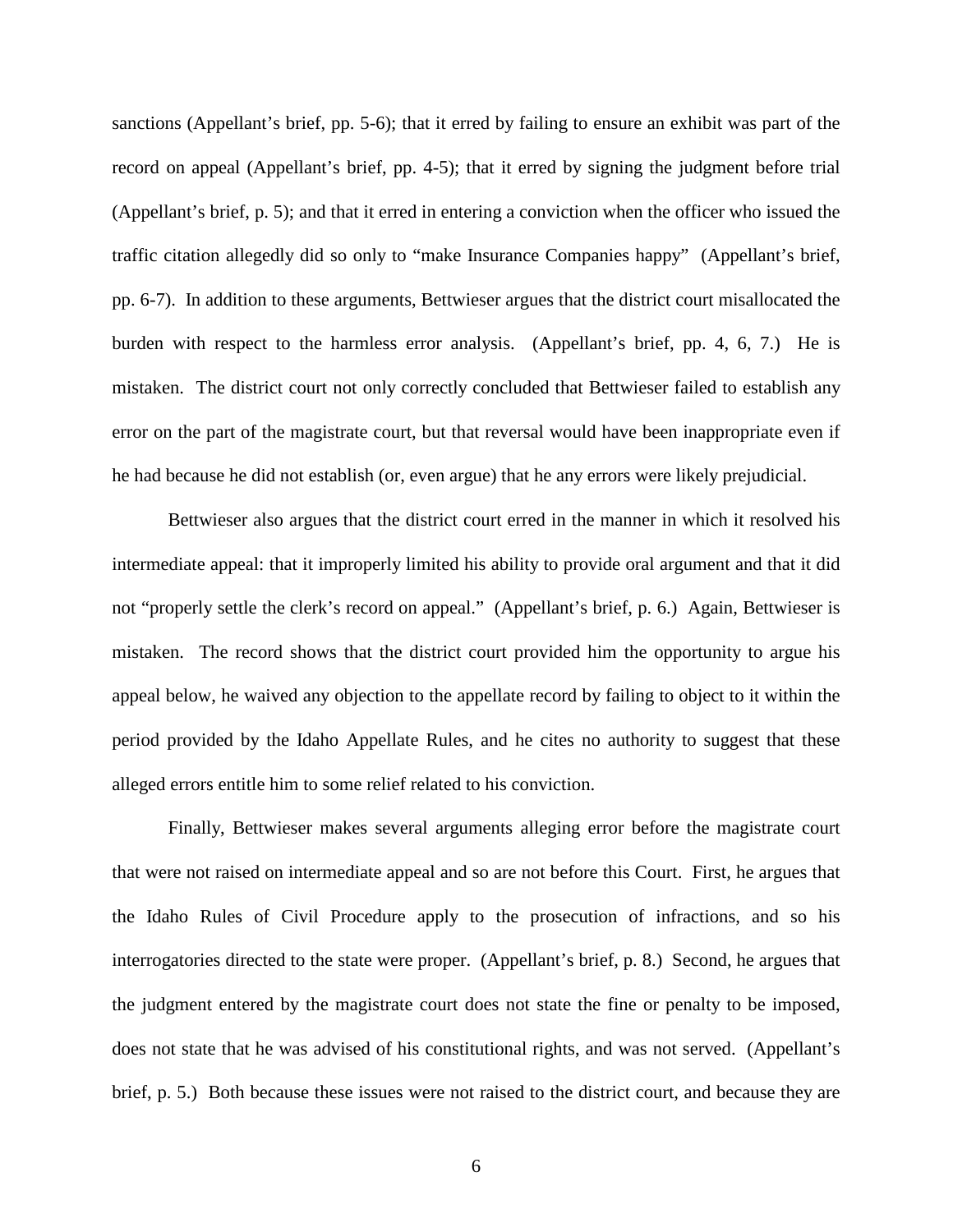frivolous on the merits, they also fail to establish reversible error.

## B. Standard Of Review

On review of a decision rendered by a district court in its intermediate appellate capacity, the reviewing court "directly review[s] the district court's decision." State V. DeWitt, 145 Idaho 709, 711, 184 P.3d 215, 217 (Ct. App. 2008) (citing Losser V. Bradstreet, 145 Idaho 670, 183 P.3d 758 (2005)). The appellate court "reviews the magistrate record to determine whether there is substantial and competent evidence to support the magistrate's findings of fact and whether the magistrate's conclusions of law follow from those findings." State v. Tregeagle, 161 Idaho 763, 765, 391 P.3d 21, 23 (Ct. App. 2017). Whether the district court erred is based on whether the magistrate's findings are supported and the magistrate's legal conclusions follow therefrom. State V. Pettit, 162 Idaho 849, 851, 406 P.3d 370, 372 (Ct. App. 2017).

## C. This Court Should Decline T0 Address Arguments Unsupported BV Relevant Authority And Citations T0 The Record

As they were 0n intermediate appeal, Bettwieser's arguments here are largely unsupported by relevant authority or citations to the record. For example, while Bettwieser argues that his conviction should be reversed because the officer who issued the citation allegedly did so only to satisfy an insurance company, and because the district court did not properly prepare the appellate record, he cites no case law related to such allegations or suggesting that reversal is appropriate in such circumstances. (Appellant's brief, pp. 6-7.) For that reason alone, this Court should decline to address Bettwieser's claims. See Clark v. Cry Baby Foods, LLC, 155 Idaho 182, 185, 307 P.3d 1208, 1211 (2013) ("this Court has refused to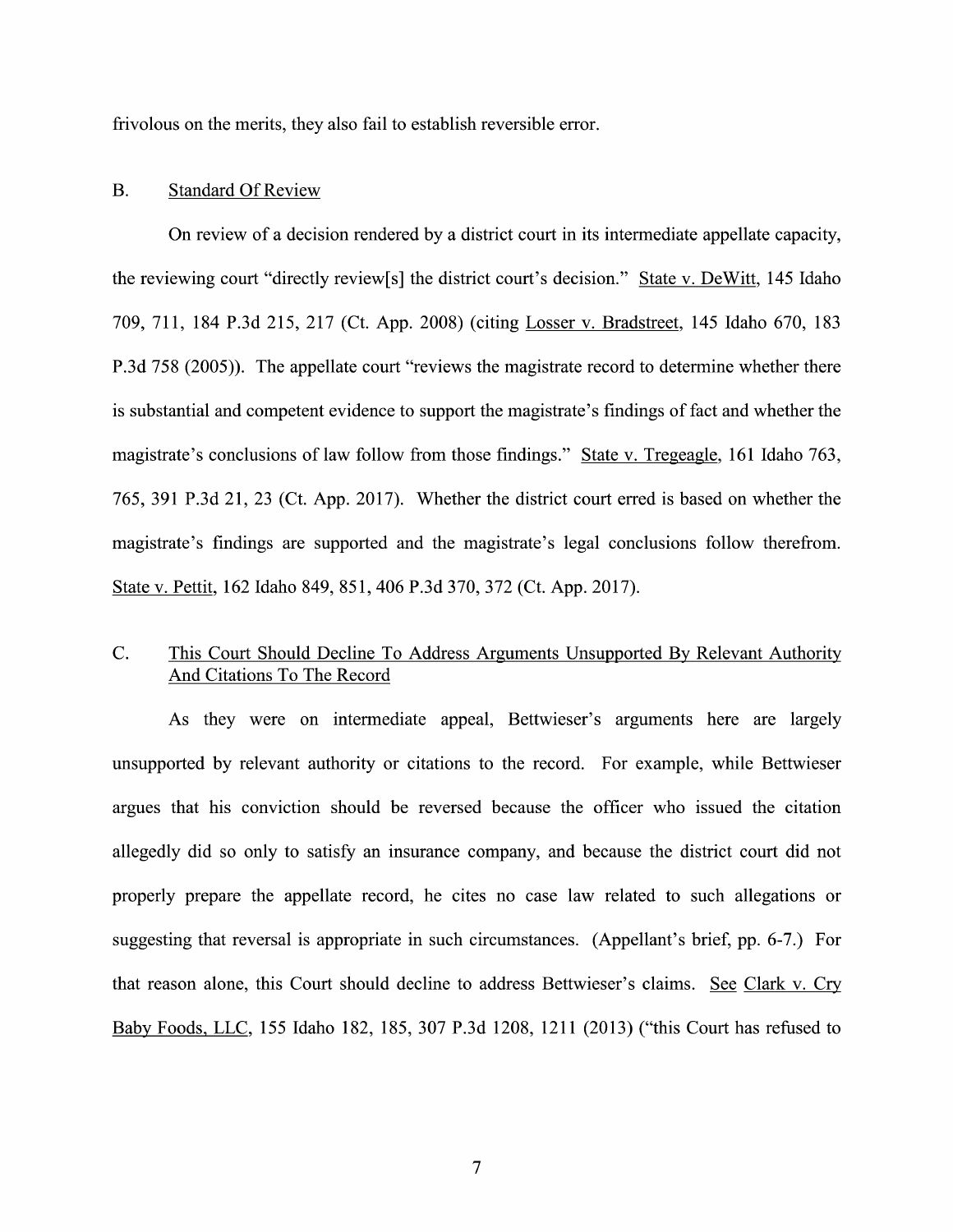consider an appellant's claims because he has failed to support them with either relevant argument and authority or coherent thought" (internal quotation marks omitted)).

## D. The District Court Properly Determined That Bettwieser Failed To Identify AnV Reversible Error BV The Magistrate Court

On appeal, Bettwieser repeats a number of allegations regarding error by the magistrate court, claiming that the district court failed to recognize the errors. In particular, he focuses on the denial of his motion for sanctions, the alleged failure to include a particular exhibit in the record on appeal, and the allegation that the magistrate court signed the judgment prior to trial. (Appellant's brief, pp. 4-6.) As the district court found below, Bettwieser cannot show that the district court erred in any 0f these ways. (R., pp. 103-05.)

Bettwieser also argues that the district court misapplied the harmless error analysis by determining that any such errors would be harmless if they occurred. (Appellant's brief, pp. 4, 6, 7.) The district court correctly recognized that the errors alleged by Bettwieser would warrant reversal only if he demonstrated that they were not harmless, which he did not even attempt to do. (R., p. 105.) It correctly concluded that the alleged errors were, at best, minor procedurally irregularities that would not entitle Bettwieser to the reversal 0f his conviction.

## 1. The District Court Correctly Determined That The Denial Of Bettwieser's Motion For Sanctions Did Not Constitute Reversible Error

"The grant or denial of sanctions for discovery violations is committed to the discretion of the trial court and will be disturbed on appeal only for a manifest abuse of that discretion." Milburn v. State, 135 Idaho 701, 705, 23 P.3d 775, 779 (Ct. App. 2000); see also State v. Anderson, 145 Idaho 99, 104, 175 P.3d 788, 793 (2008) ("The decision Whether to impose discovery sanctions is within the discretion of the trial court.").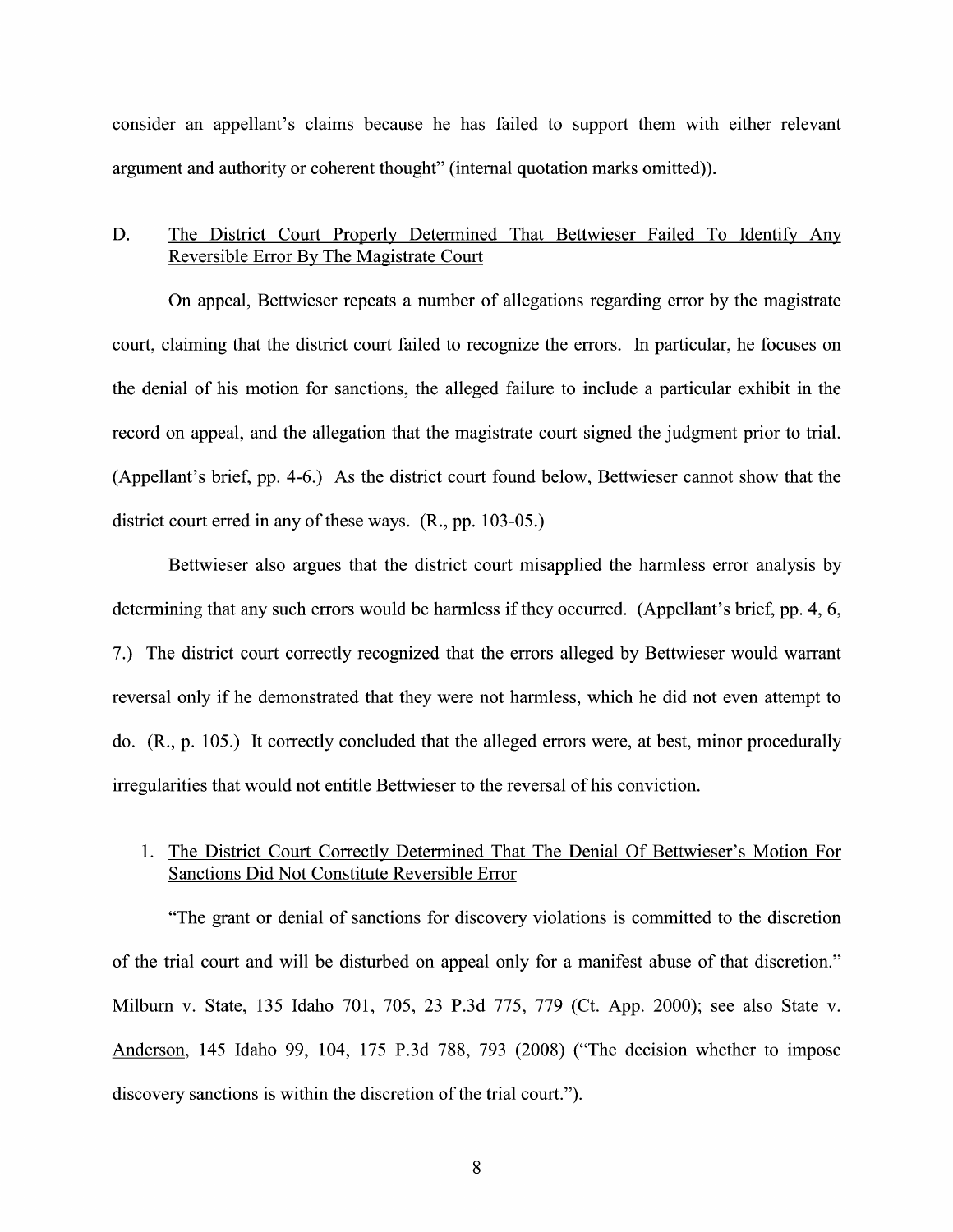The district court did not abuse its discretion by denying Bettwieser's request that it dismiss the charge against him merely because the state's discovery responses were allegedly just over two weeks late. (R., pp. 21-24.) In the first place, Bettwieser failed to establish any discovery violations. Idaho Criminal Rule  $16(f)(1)$  requires that responses to a discovery request be filed and served within fourteen days of the request. Bettwieser's requests were served on June 19. (R., pp. 16-20.) The City filed objections on June 28, and responses to the request on June 30, respectively. (R., p. 2.) Though Bettwieser claims he did not receive the discovery responses, the record does not contain the responses that the City filed on June 30, and therefore does not reflect Whether they were served along With the objections that he acknowledges receiving. (R., pp. 21-22.) "[A]ny missing portions 0f the record are presumed to support the trial court's ruling." State v. Murphy, 133 Idaho 489, 494, 988 P.2d 715, 720 (Ct. App. 1999).

But Bettwieser also did not file his discovery requests until July 12. (R., pp. 3, 16-20.) Idaho Criminal Rule 16(e) provides that, "Failure to file and serve the [discovery] request constitutes a waiver of the right to discovery." Until Bettwieser filed his requests on July 12, he had no right to discovery and the City had not obligation to respond. Bettwieser acknowledges that the City served—in fact, re-served—its responses to his discovery requests 0n July 21, less than fourteen days later. (Appellant's brief, pp. 1-2.) The City provided timely responses from the first date on Which the City had an obligation to respond to Bettwieser's requests.

Even if the City was obligated to respond to Bettwieser's requests within fourteen days of June 19, and even if it did not do so until July 21, making the responses roughly two and half weeks late, the magistrate court acted within its discretion in declining to dismiss the charges against Bettwieser. In determining Whether to impose sanctions for an alleged discovery violations and, if so, what sanctions to impose, "judge[s] should balance the culpability of the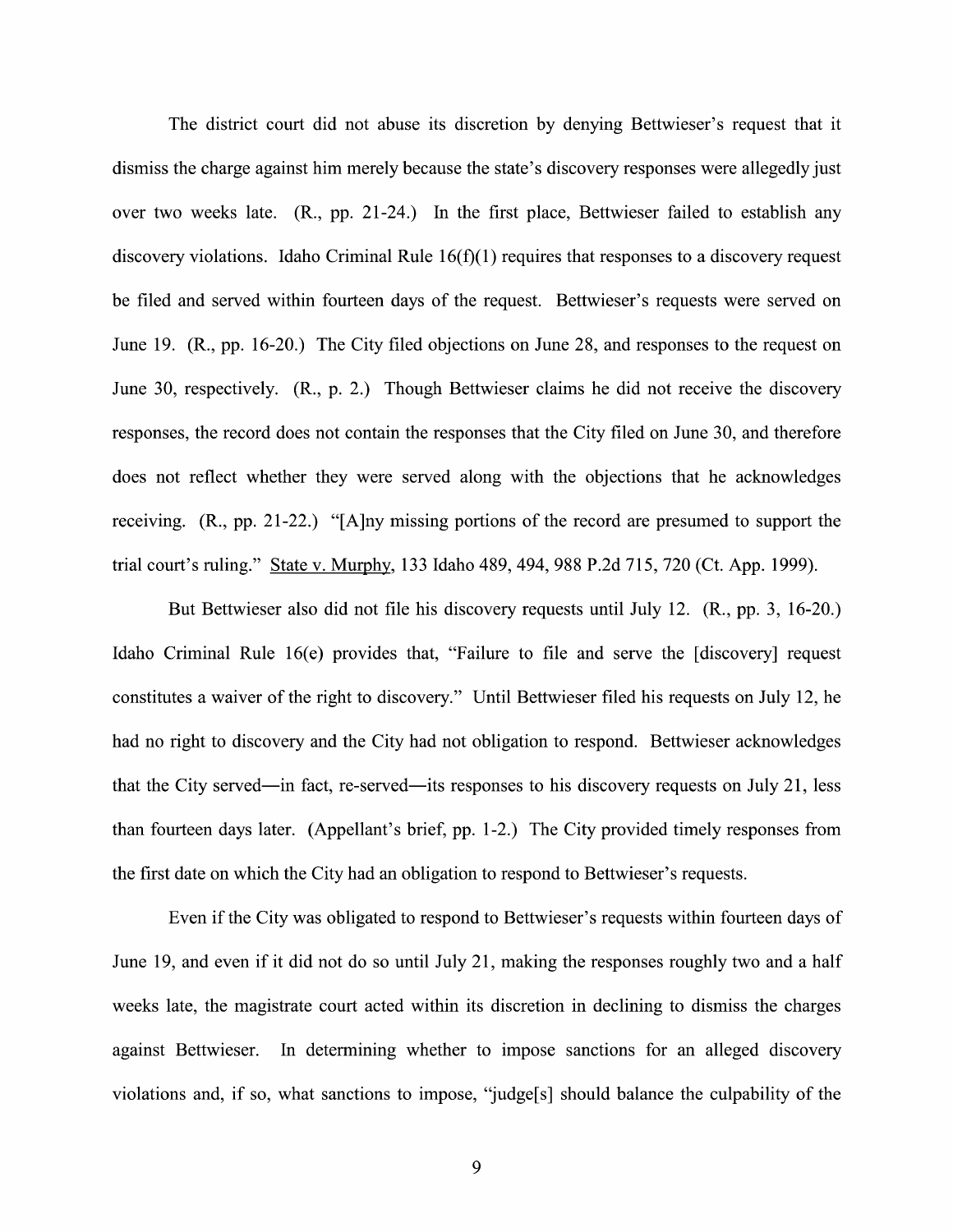disobedient party against the resulting prejudice to the innocent party." Anderson, 145 Idaho at 105, 175 P.3d at 794. Bettwieser did not identify any prejudice he suffered from the short delay in receiving responses when he made his motion (R., pp. 21-24), and has not identified any prejudice 0n appeal. Nor is there any indication of culpability. According to Bettwieser, when the City was informed that Bettwieser had not initially received its responses, the City's attorney informed Bettwieser that they had been served but that they would be re-served. (Appellant's brief, p. 1.) The City then did so. (Id.) An error with respect to service is no indication of culpability warranting some severe discovery sanction. Bettwieser cites no authority for the proposition that the magistrate court abused its discretion by declining to dismiss the charge against him—the only relief he sought—because the City's discovery responses were just over two weeks late and though Bettwieser identified no prejudice.

Finally, Bettwieser argues that the magistrate court denied his motion in a procedurally improper fashion. He complains that the magistrate court denied his motion by indicating on the motion itself that it had been denied for insufficient grounds, as opposed to denying itby creating a separate document to memorialize the denial, speculates that it was not signed by the magistrate judge, and claims that it was not served. (Appellant's brief, pp. 5-6.) The motion itself is stamped as denied for insufficient grounds, with the magistrate judge's initials. (R., p. 28.2) It reflects that copies were sent to Bettwieser and the City of Boise (R., p. 29), and the denial was filed (R., p. 3).

The only authority that Bettwieser cites for the proposition that the magistrate court erred is Idaho Rule of Civil Procedure 2.3, presumably for the proposition that orders must be served

 $2$  Bettwieser's speculation that the magistrate judge did not actually deny the motion is based only on his own amateur handwriting analysis.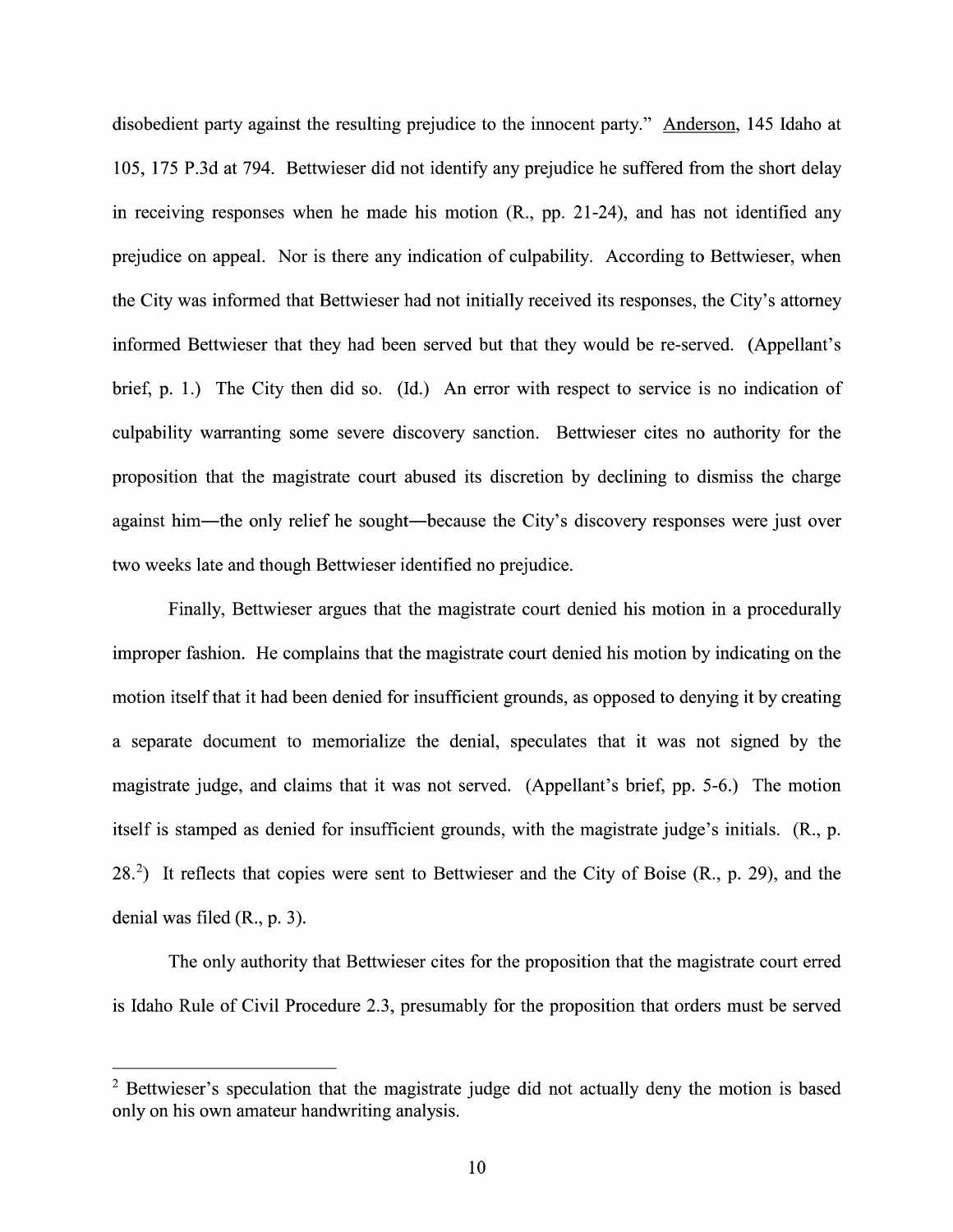on the parties. But, as noted above, the order reflects that it was served and Bettwieser acknowledges that the magistrate court sent it to the parties. (R., p. 74 ("on July 19, 2017 the court sent a copy of the Motion for Sanctions back with additional information on it to make it appear to purport to be some ruling by the court").) At any rate, the Idaho Rules of Civil Procedure do not apply to infractions. The Idaho Infraction Rules govern the prosecution of infractions. Idaho Infraction Rule 1 states that "[t]he Misdemeanor Criminal Rules shall apply to the processing of infraction citations and complaints to the extent they are not in conflict with these specific rules." In turn, Idaho Misdemeanor Criminal Rule 1 incorporates the Idaho Criminal Rules to the extent they are not in conflict with the former. Thus, the Idaho Infraction Rules certainly apply, and the Idaho Misdemeanor Criminal Rules and Idaho Criminal Rules may apply, but the Rules of Civil Procedure do not.

Bettwieser has not identified any applicable rules, statutes, or case law supporting his View that the magistrate court erred by denying his motion for sanctions, or by denying it in the manner it did.

## 2. The District Court Did Not Err By Failing to Ensure That An Exhibit Was Included In The Record For Bettwieser's Intermediate Appeal

During trial, Bettwieser attempted to admit a portion of a police report but the magistrate court ruled that it was inadmissible. (Trial Tr., p. 25, L.  $20 - p$ . 27, L. 6.) At the close of trial, the magistrate court returned the proposed exhibit to Bettwieser. (Trial Tr., p. 31, Ls. 20-21.) On appeal, Bettwieser apparently argues that the district court erred in failing to ensure that this exhibit was part of the record 0n intermediate appeal. (Appellant's brief, pp. 4-5.) In fact, however, the district court attempted to ensure that the proposed exhibit was in the record. After he initiated his intermediate appeal, Bettwieser brought the issue to the district court's attention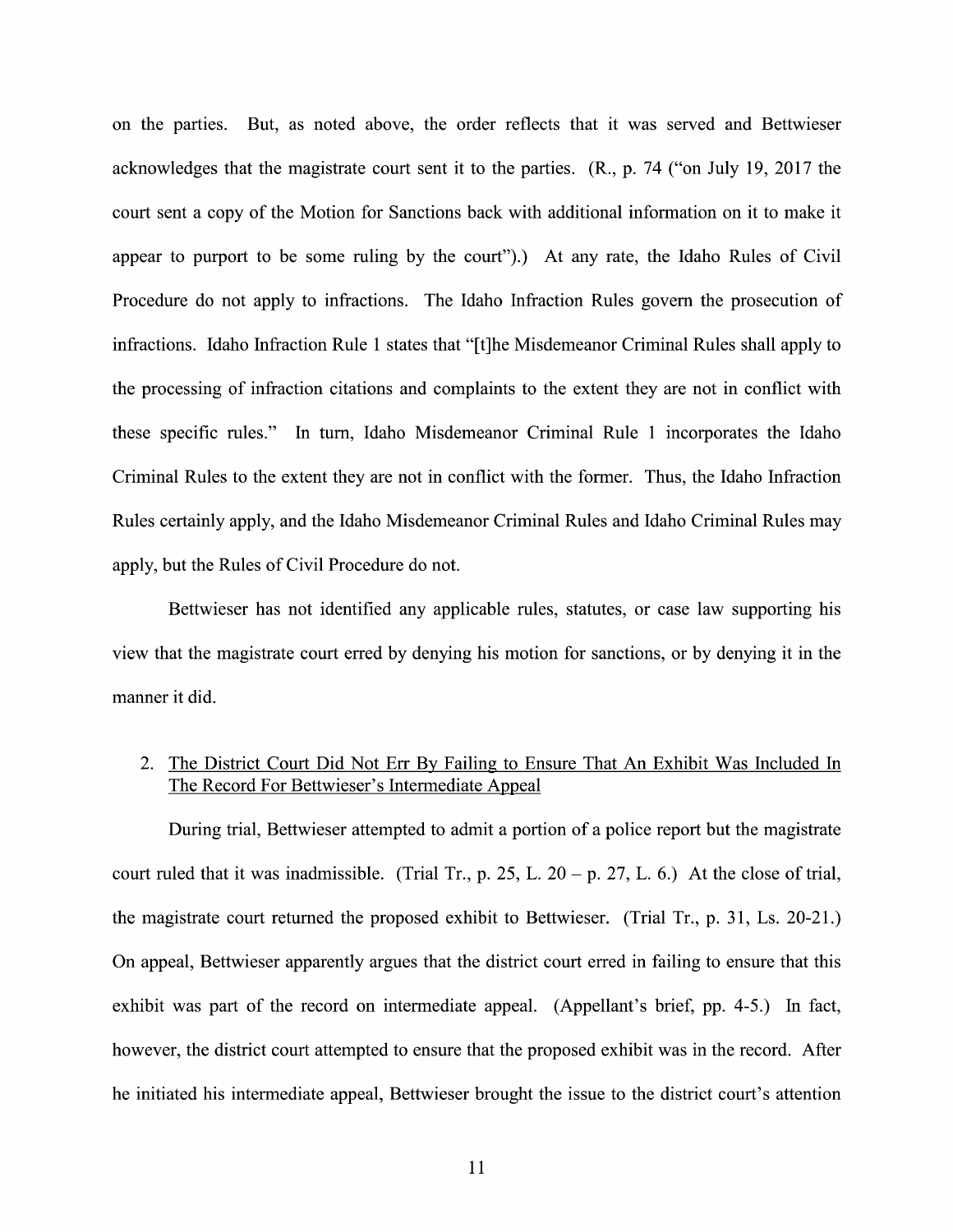and the district court stated that Bettwieser could augment the record With the proposed exhibit. (R., p. 47.) Though the exhibit had been returned to him, and though he was specifically permitted to augment the record with that exhibit, he apparently never did so. Nor does Bettwieser explain how the exhibit was in any way important to his intermediate appeal. Bettwieser does not now and did not argue to the district court below that the exhibit should have been admitted at trial. Rather, he is arguing only that it should have been included in the record in his appeal to the district court, but for no particular reason. Where Bettwieser was offered the opportunity to augment the exhibit but declined to do so, the district court did not err by failing to ensure that the exhibit was part of the record.

## 3. The District Court Correctly Determined That Bettwieser Failed To Establish Error In the Manner In Which The Judgment Against Him Was Signed

Bettwieser argues that the magistrate judge signed the judgment against him before his trial. (Appellant's brief, p. 5). The trial began at 8:27 a.m. on September 21, 2017. (Trial Tr., p.3, Ls. 1-2.) The judgment form was signed at the same time. (R., p. 35.) He argued below that this established that "there was a preconceived outcome before trial even began."  $(R., p. 76.)$  As the district court noted, though, there is nothing to suggest that the form was *completed* at that time, already indicating a guilty verdict. (R., pp. 93-94.) The form was not filed until after the trial, When the magistrate judge determined that Bettwieser was guilty. (R., p. 35 (filed at 9:02 a.m.).) The mere fact that the magistrate court had prepared the judgment form by signing it prior to trial does not suggest that it had already entered the verdict 0r otherwise predetermined the outcome of the trial. Idaho Infraction Rule 9(a) provides that upon "a finding by the court upon trial that the defendant committed the infraction offense, . . the court shall enter judgment against the defendant." The magistrate court here did so, entering judgment against Bettwieser at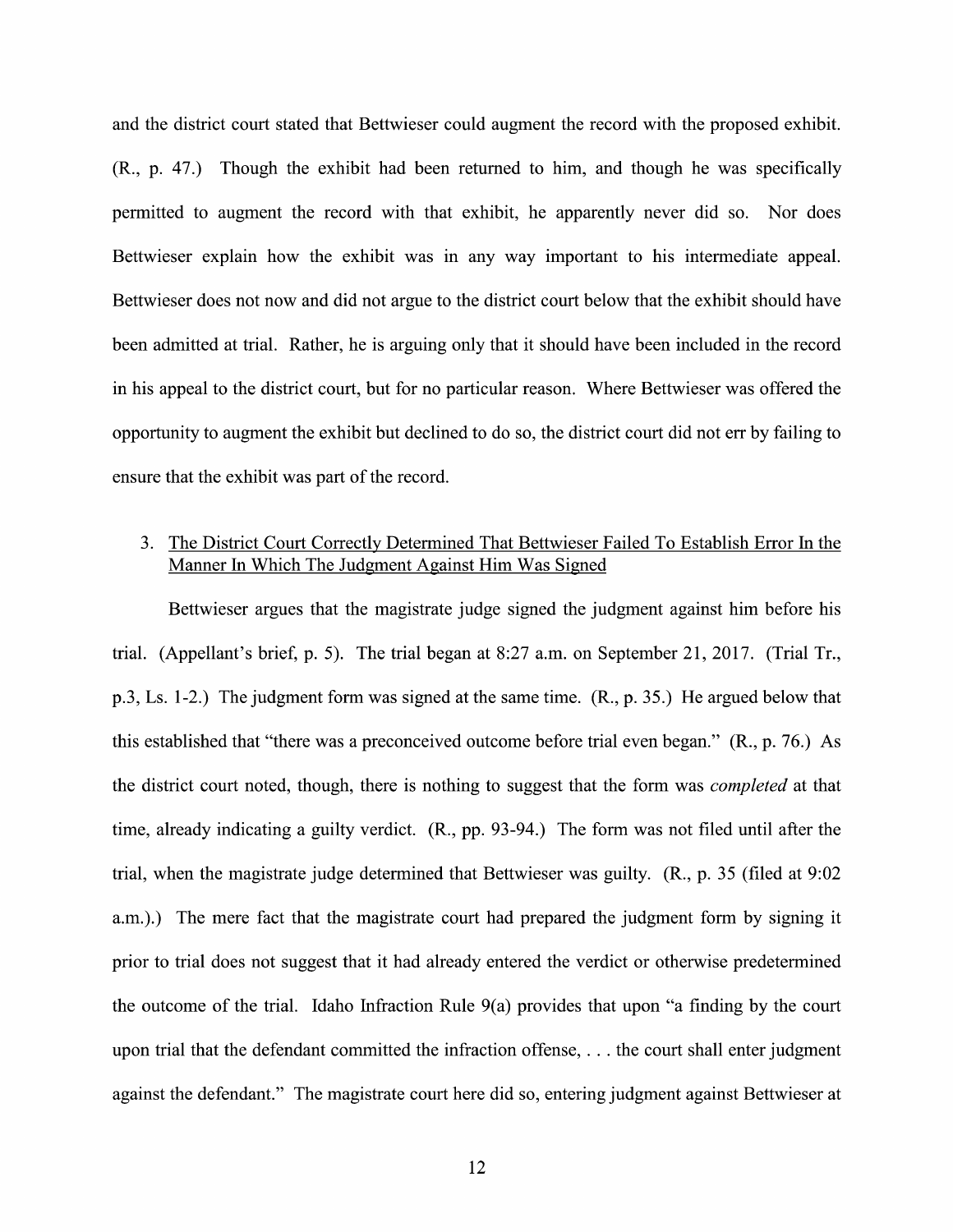9:02 a.m., after the trial ended and Bettwieser was found guilty. (R., pp. 34-35.) Bettwieser failed to establish any error.

## 4. The District Court Did Not Err In Holding That The Officer's Purported Reason For Issuing Bettwieser A Citation Did Not Warrant Reversal Of His Conviction

Bettwieser argues that his conviction should be reversed because he should never have been cited. (Appellant's brief, pp. 6-7.) He argues that the officer who responded to the accident "issued the citation only to suffice the insurance companies so they could assess fault." (Appellant's brief, p. 7.) Though it is unclear, and Bettwieser cites no authority, the most generous reading 0f his argument is that there is insufficient evidence to sustain his conviction. Even interpreting his argument in that way, Bettwieser has not established that his conviction should be reversed.

Appellate review of the sufficiency of the evidence is limited in scope. "When a criminal action has been tried to a court sitting without a jury, appellate review of sufficiency of the evidence is limited t0 ascertaining whether there is substantial evidence upon which the court could have found that the prosecution met its burden of proving the essential elements of the crime beyond a reasonable doubt." State v. Wright, 154 Idaho 157, 158, 295 P.3d 1016, 1017 (Ct. App. 2013). Evidence is substantial if a "reasonable trier of fact would accept it and rely upon it in determining whether a disputed point of fact has been prove $[n]$ ." State v. Severson, 147 Idaho 694, 712, 215 P.3d 414, 432 (2009) (quoting State V. Mitchell, 130 Idaho 134, 135, 937 P.2d 960, 961 (Ct. App. 1997)). The Court "must View the evidence in the light most favorable" to upholding the verdict and will not substitute its own judgment on issues of weight, credibility or reasonable inferences. Id.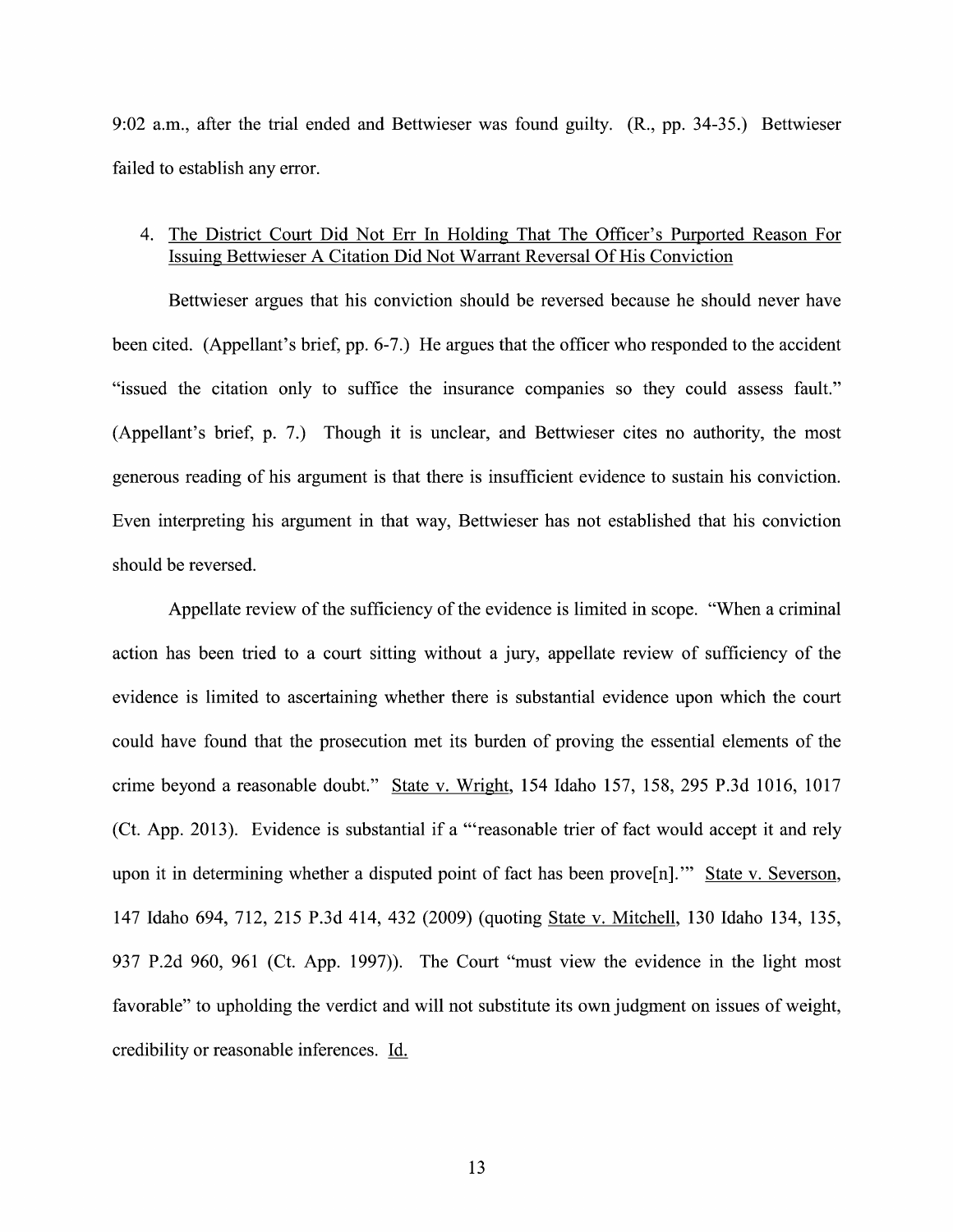Bettwieser was convicted of violating Idaho Code section 49-638(1), which provides: "The driver of a vehicle shall not follow another vehicle more closely than is reasonable and prudent, having due regard for the speed of the vehicle, traffic upon and the condition of the highway." There is substantial evidence on which the magistrate judge could have found that Bettwieser violated this statute.

The individual Bettwieser rear-ended testified that at around 1:20 p.m. on March 17, 2017, he was driving in stop—and-go traffic When he braked for the traffic in front 0f him and was immediately hit from behind by Bettwieser. (Trial Tr., p. 4, L.  $18 - p$ . 7, L. 13.) He stated that before Bettwieser hit him, he saw the "post truck" driven by Bettwieser "moving at a pretty good rate 0f speed." (Trial Tr., p. 8, Ls. 4-9.) Bettwieser himself testified that he looked away from the traffic and, when he noticed that traffic had stopped, he tried to brake but rear-ended the car in front of him. (Trial Tr., p. 25, Ls. 10-19.) This testimony is sufficient to support Bettwieser's conviction. See State v. Bettwieser, 143 Idaho 582, 588-89, 149 P.3d 857, 863-64 (Ct. App. 2006) (sustaining conviction for Following T00 Closely where the individual Bettwieser rearended "testified that on a clear, dry day, Bettwieser's car rear-ended his when he had to brake suddenly because the car in front of him stopped").

Bettwieser's argument to the contrary focuses on a statement at trial by the officer who cited him. The officer stated that after he issued Bettwieser the ticket, he told Bettwieser that:

insurance companies like to see citations written because if you don't write citation usually on a traffic accident the insurance company doesn't believe that the person at fault did anything wrong because there wasn't a citation issued. So as a standard practice I write a citation to whoever is at fault in a traffic accident.

(Trial Tr., p. 15, L. 17 – p. 16, L. 3.) According to Bettwieser, this shows that the citation "was not issued because Bettwieser was following to close but the circumstances of following to close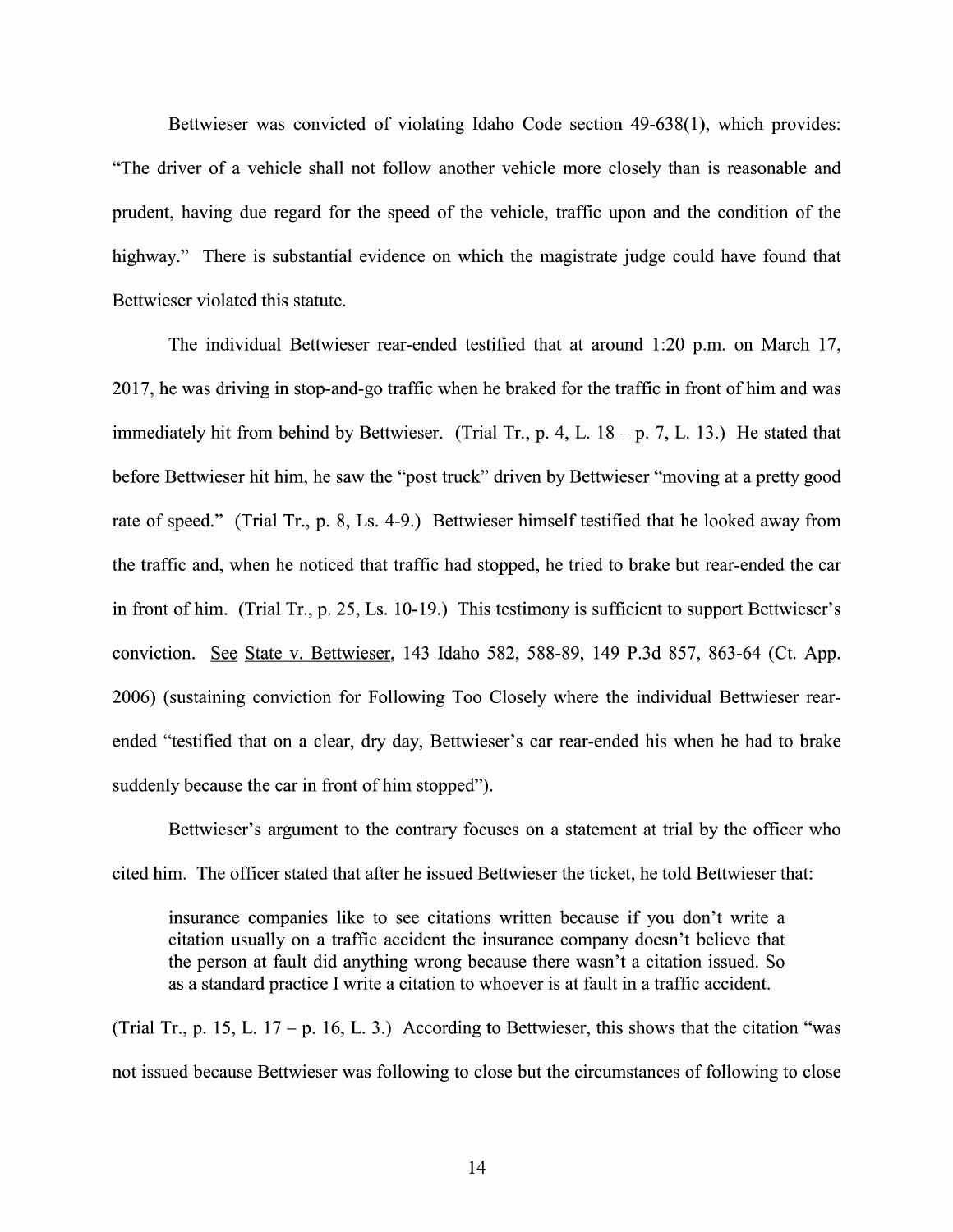was created in order to make the Insurance Companies happy." (R., p. 77 (verbatim).) The fact that the officer has policy of issuing citations to the individual "at fault" in an accident, and issued a citation to Bettwieser for following too closely, in no way undermines the proposition that Bettwieser was at fault for the accident because he was following too closely. The officer's View that insurance companies like t0 see citations issued to persons at fault for accidents is irrelevant to the fact that Bettwieser was at fault for this accident, and irrelevant to the fact that there was sufficient evidence to sustain his conviction for violating Idaho Code section 49-638. (R., p. 106 ("Insurance has no relevance to determination of guilty 0r non-guilt and it would be best left out of the conversation, but relevant evidence supports the decision.").)

# 5. The District Court Did Not Err In Holding That, Even If Bettwieser Had Established Error, Reversal Would Not Be Warranted Because Bettwieser Failed T0 Articulate AnV Prejudice

Bettwieser argues that "it was the State that has the burden to show the cumulative of errors was harmless, which it did not do on appeal (R 87) State v. Perry 150 Idaho 2009 and that the district court errored and took that burden upon itself in its opinion and did not apply waiver upon the State for that issue." (Appellant's brief, p. 4 (verbatim).) Relying exclusively on State v. Perry, 150 Idaho 209, 245 P.3d 961 (2010), he appears to be arguing that the district court improperly shifted the burden to him to establish that the errors he alleged somehow affected his trial.

Bettwieser is mistaken. The district court correctly recognized that an error does not necessarily require reversal of a conviction "'since under due process a defendant is entitled to a fair trial, not an error-free trial."" (R., p. 92 (quoting State v. Johnson, 163 Idaho 412, 428, 414) P.3d 234, 250 (2018)).) Instead, it is only where errors, individually or cumulatively, are "'of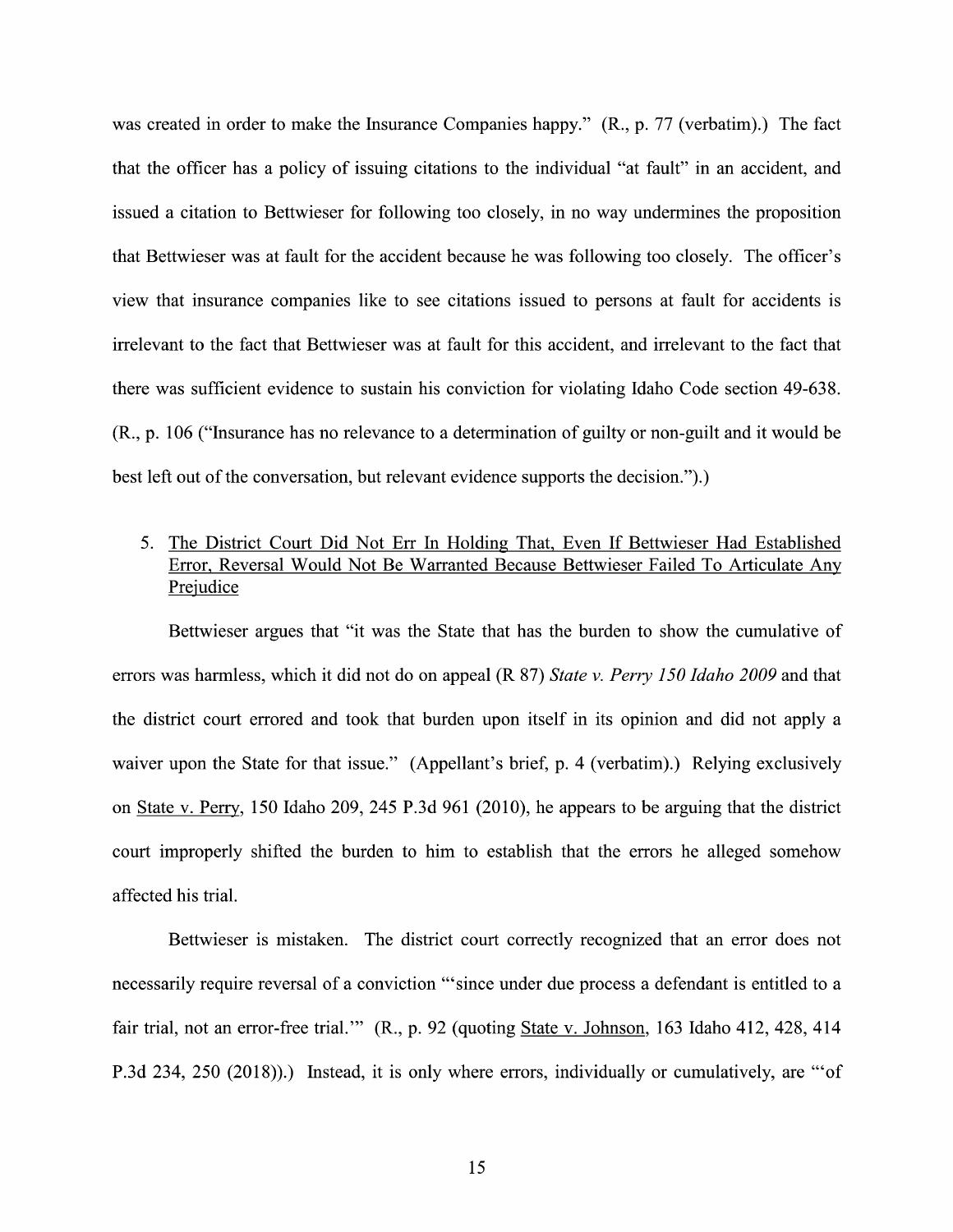such magnitude that the defendant was denied a fair trial'" that reversal of the conviction is warranted. (Id. (quoting Johnson, 163 Idaho at 428, 414 P.3d at 250).) The district court then correctly concluded that Bettwieser had "not demonstrated the existence of errors of such magnitude that he was denied a fair trial," either individually or cumulatively.  $(R., p. 94<sup>3</sup>)$ 

Perry does not support the proposition that the district court improperly placed any burden on Bettwieser. Perry held that where an error occurs "at trial" and was the subject of a "contemporaneous objection," the state has the burden to establish that the error was harmless. Perry, 150 Idaho at 221, 245 P.3d at 973. On the other hand, where a defendant alleges an error that was not the subject of a contemporaneous objection, the defendant must show that the error violated an un-waived constitutional right, plainly exists, and that the error was not harmless. Perry, 150 Idaho at 228, 245 P.3d at 980. None of the errors identified by Bettwieser occurred at trial and none were met with a contemporaneous objection.

Four of the six alleged errors concerned Bettwieser's motion for sanctions and supposed technical deficiencies in the magistrate court's denial of that motion. (R., pp. 75-76.) Bettwieser does not contend that he ever brought these alleged technical deficiencies to the magistrate court's attention. Though he brought the discovery dispute itself to the magistrate court's attention, on appeal from determinations regarding the propriety of discovery sanctions, "the complaining party [must] demonstrate that the late disclosure hampered his ability to meet the evidence at trial, had a deleterious effect on his trial strategy, or deprived him of the opportunity to raise a valid challenge to the admissibility of evidence." State v. Wilson, 158 Idaho 585, 589,

<sup>&</sup>lt;sup>3</sup> This conclusion focused on the six alleged errors that comprised Bettwieser's first issue below—"Do the errors of the Prosecution and the Court amount to constitutional Violations for reversal ?" (R., pp. 75-76)—n0t Bettwieser's argument concerning Whether the officer issued the citation for some improper purpose (R., p. 94).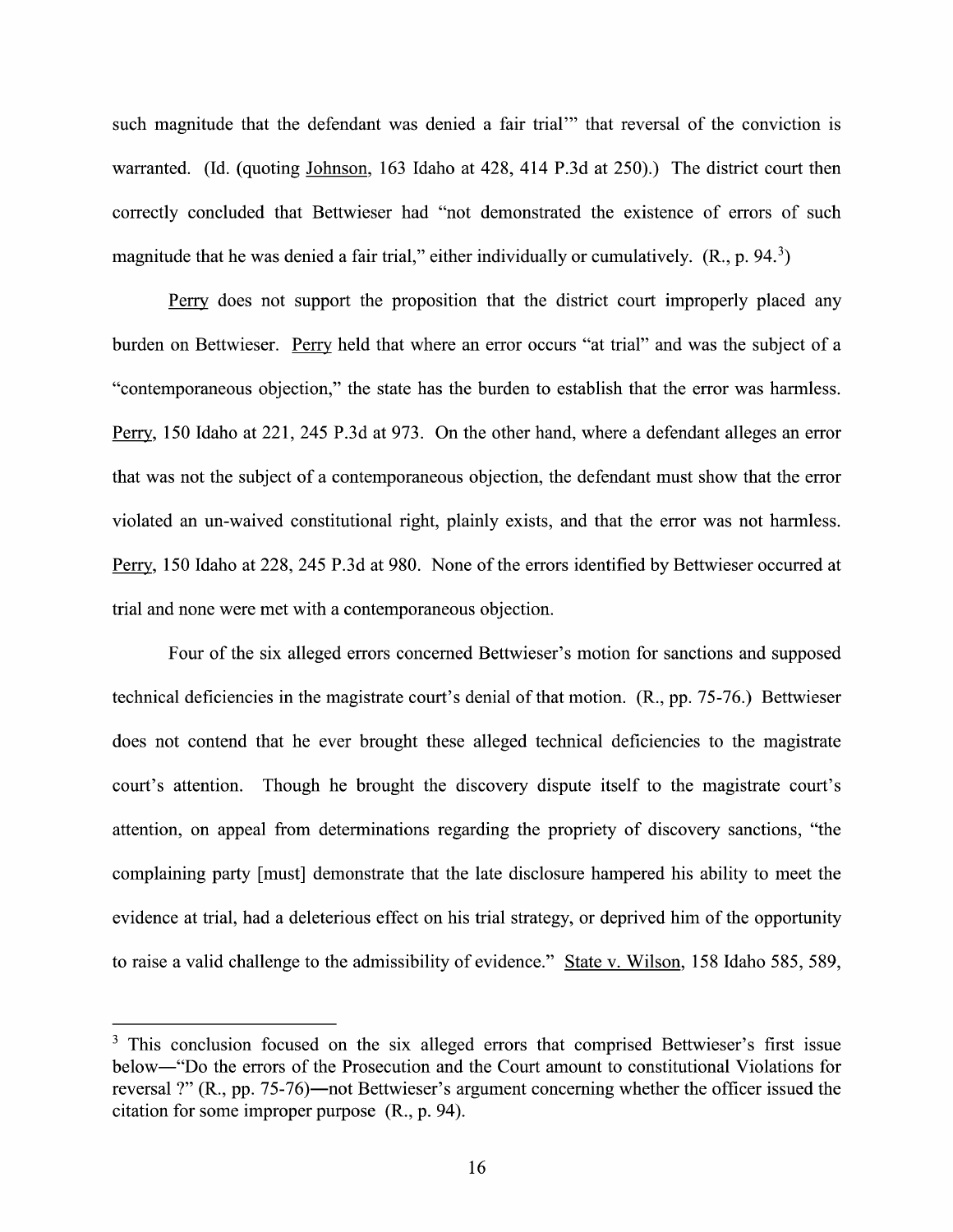349 P.3d 439, 443 (Ct. App. 2015). That is, Bettwieser was required t0 establish some prejudice. The fifth alleged error concerned the manner in which the magistrate judge signed the judgment, and the sixth concerned Whether an exhibit was in the record for his intermediate appeal. In neither case were the alleged errors the subject of a contemporaneous objection at trial.

The district court did not err in holding that, even if one or more of these alleged errors occurred, reversal would not be appropriate because Bettwieser did not establish (0r even argue) that he was prejudiced in any way. Even if they occurred, the alleged errors were, at best, minor procedural irregularities that in no way compromised Bettwieser's right to a fair trial.

# E. The District Court Did Not Improperly Limit Bettwieser's Opportunity To Provide Oral Argument

Bettwieser argues that the "district court errored when it withheld Bettwieser's final response to oral argument even When Bettwieser had the court clarify on the order of argument and was expecting a final response after the States argument." (Appellant's brief, p.  $6$ (verbatim).) In addition to being unsupported by any authority suggesting such an error would entitle him to any relief, this claim is contrary to the record.

As the appellant below, Bettwieser was offered the opportunity to present oral argument first, which he "reserved" until after the City offered any argument. (8/9/18 Tr., p.5, Ls. 4-14.) When the City elected to submit the appeal on the briefs, without offering argument, the district court stated, "There being no argument, I will take it on the briefs."  $(8/9/18$  Tr., p. 5, Ls. 15-21.) Bettwieser then complained that he thought he would have an opportunity to present argument after the City even if the City declined to present any argument, at which point the district court offered t0 "start this over" so that Bettwieser would have an opportunity to provide argument, which he did.  $(8/9/18$  Tr., p. 5, L. 22 - p. 7, L. 14.) Thus, Bettwieser was not denied the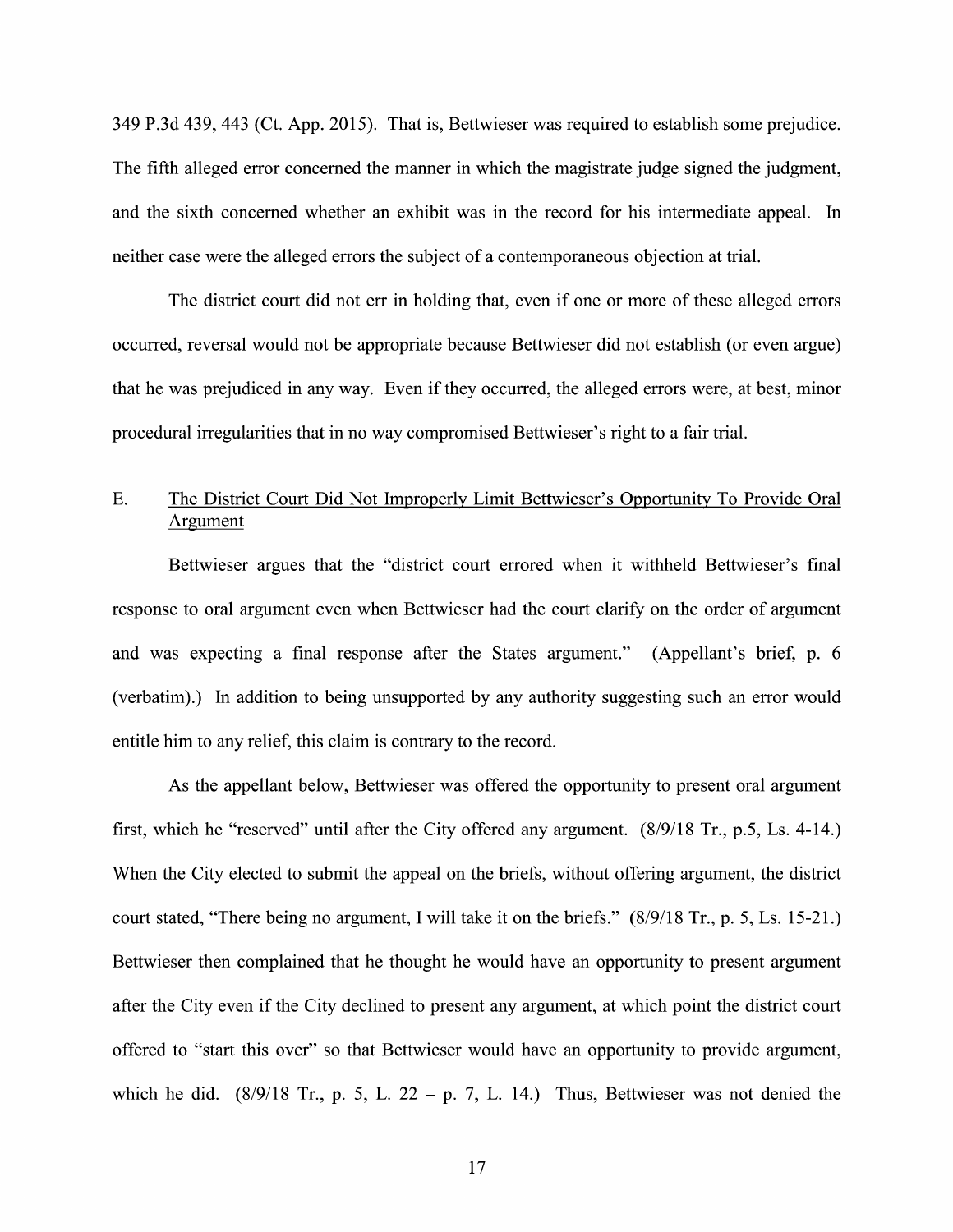opportunity to present oral argument. After Bettwieser's argument, the City again declined to offer any argument and the district court indicated that it would issue an opinion. (Tr., p.  $7$ , Ls.) 18-25.) To the extent that Bettwieser is arguing that he was entitled to *additional* argument time, to present a reply to an oral argument the City did not offer, he is simply mistaken.

## F. Any Objections To The Record On Appeal Were Waived And Would Not Provide Grounds For Reversal Even If They Had Not Been

Bettwieser alleges that the district court "did not properly settle the clerks record 0n appeal." (Appellant's brief, p. 6.) The only alleged deficiency he identifies is the absence of a table of contents or index, which he suggests makes briefing take longer. (Id.) Bettwieser apparently did not object to the record within the twenty-eight days permitted by Idaho Appellate Rule 28(a) for such objections. Having failed to "fully and timely utilize the Idaho Appellate Rules" to "make any objections, corrections, additions, or deletions prior to settling of the record," Bettwieser cannot now claim that the record is deficient. State v. Morgan, 153 Idaho 618, 622, 288 P.3d 835, 839 (Ct. App. 2012). Bettwieser also cites no authority for the proposition that the failure to provide a table of contents or index in the appellate record would provide grounds for relief from the underlying conviction.

### G. Bettwieser Waived Issues Not Raised Below

"[W]here a party appeals the decision of an intermediate appellate court, the appellant may not raise issues that are different from those presented to the intermediate court." State v.<br>Sheahan, 139 Idaho 267, 275, 77 P.3d 956, 964 (2003). On appeal to this Court, Bettwieser attempts to raise a number of alleged errors by the magistrate court that were not raised on intermediate appeal. First, he argues that his interrogatories were proper because the Idaho Rules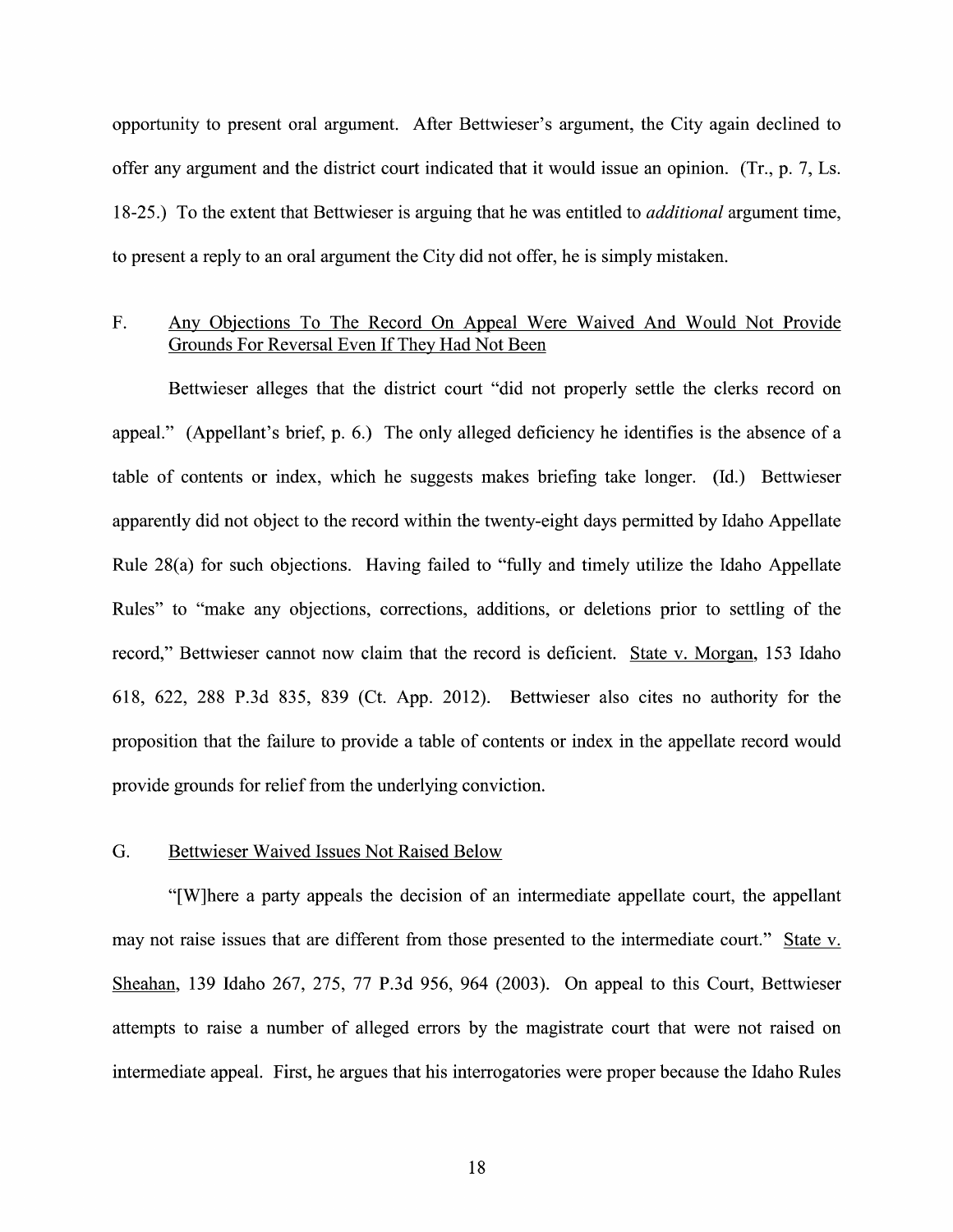of Civil Procedure apply to the prosecution of infractions. (Appellant's brief, p. 8.) Second, he argues that the judgment entered by the magistrate court does not state the fine or penalty to be imposed, does not state that he was advised of his constitutional rights, and was not served. (Appellant's brief, p. 5.) Because these issues were not raised before the district court, Bettwieser cannot raise them now.

But these arguments also fail on the merits. With respect to the propriety of his interrogatories, Bettwieser's argument that they were proper is premised on the proposition that "both civil and criminal rules are utilized" in the prosecution of infractions. (Appellant's brief, p. 8.) That is, he claims that the interrogatories were proper because the Idaho Rules of Civil Procedure authorize interrogatories and apply to the prosecutions of infractions. As discussed above, though, Bettwieser ignores the fact that there are rules specifically devoted to the prosecution of infractions, rules which make no mention of the Idaho Rules of Civil Procedure but do specifically incorporate portions of the Idaho Misdemeanor Criminal Rules and Idaho Criminal Rules. The Idaho Infraction Rules specifically provide that the Misdemeanor Criminal Rules govern matters not addressed by the former. I.I.R. 1. The scope of discovery is not addressed by the Infraction Rules, so we look to the Misdemeanor Criminal Rules. The Misdemeanor Criminal Rules in turn provide that the the Idaho Criminal Rules govern issues not addressed by the former. I.M.C.R. 1. Because the Misdemeanor Criminal Rules do not address the scope of discovery, we look to the Idaho Criminal Rules. The Idaho Criminal Rules address the scope of discovery in Rule 16, which do not provide for interrogatories. There is no contrary case law suggesting that the Idaho Rules of Civil Procedure apply to the prosecution of infractions.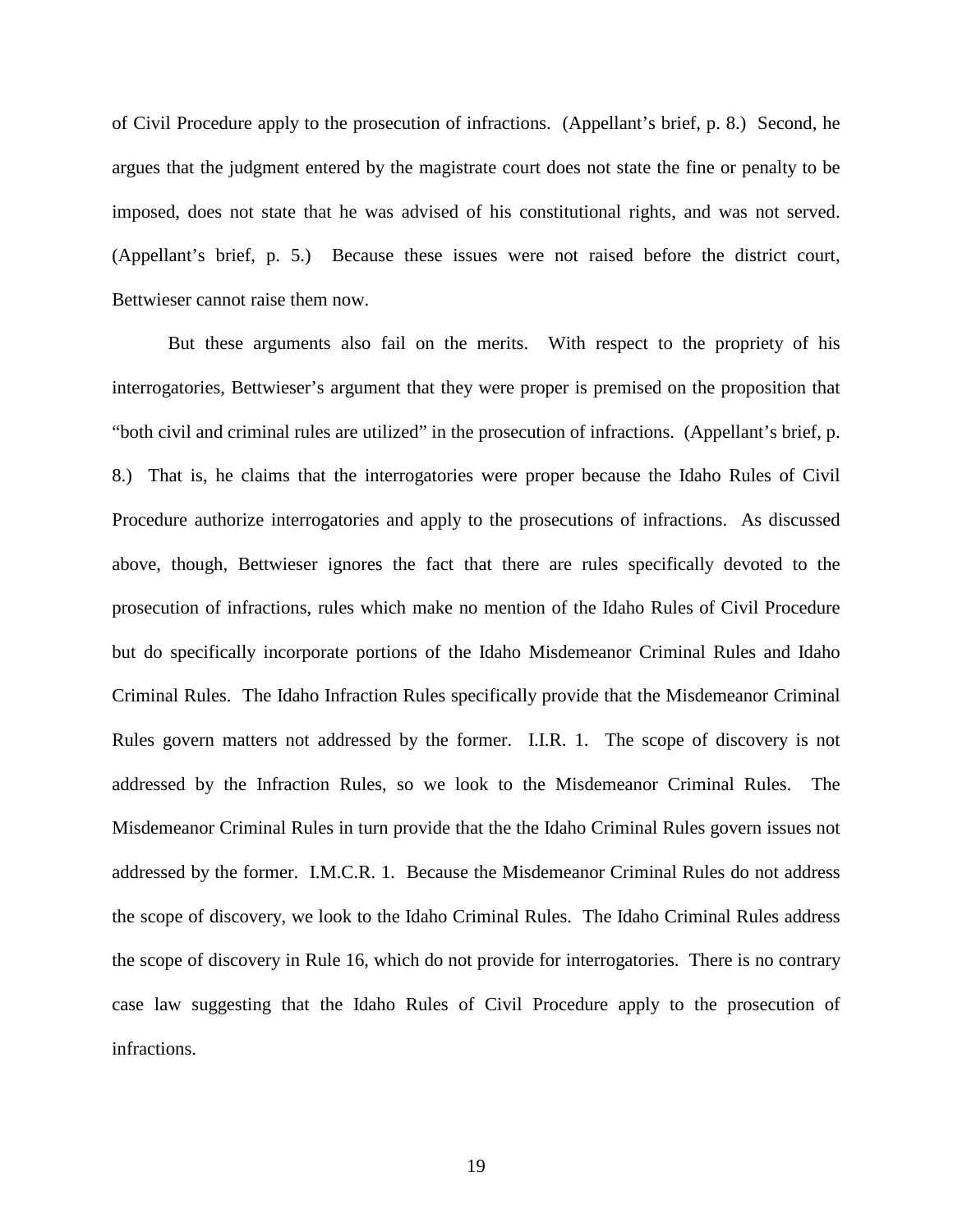Nor is there any reason to believe that Bettwieser was at all prejudiced by the failure to secure answers to his interrogatories. Bettwieser provides no indication what information the interrogatories sought or how that information was important to his trial.

Finally, as to the alleged deficiencies in the judgment, Bettwieser claims that he lacked adequate notice of the judgment because there is no proof of service and the judgment does not list the fine of ninety dollars. (Appellant's brief, pp. 5-6.) Again, that claim is directly belied by the record. The magistrate court announced at the close 0f trial that Bettwieser was guilty and the fine was ninety dollars. (Trial Tr., p. 32, Ls. 13-20.) The citation itself also listed the fine as ninety dollars. (R., p. 10.) Bettwieser cannot reasonably argue that he did not have notice of the judgment against him and that he would be required to pay ninety dollars. Further, he does not say how any alleged failure of notice prejudiced him. He timely filed his notice of appeal from the date the judgment was entered, for instance. (R., pp. 36-37.)

These issues have been waived for failure to press them 0n intermediate appeal before the district court. But, like Bettwieser's other arguments, they are also meritless.

#### **CONCLUSION**

The state respectfully requests that this Court affirm Bettwieser's judgment of conviction. DATED this 27th day of June, 2019.

> /s/ Andrew V. Wake ANDREW V. WAKE Deputy Attorney General